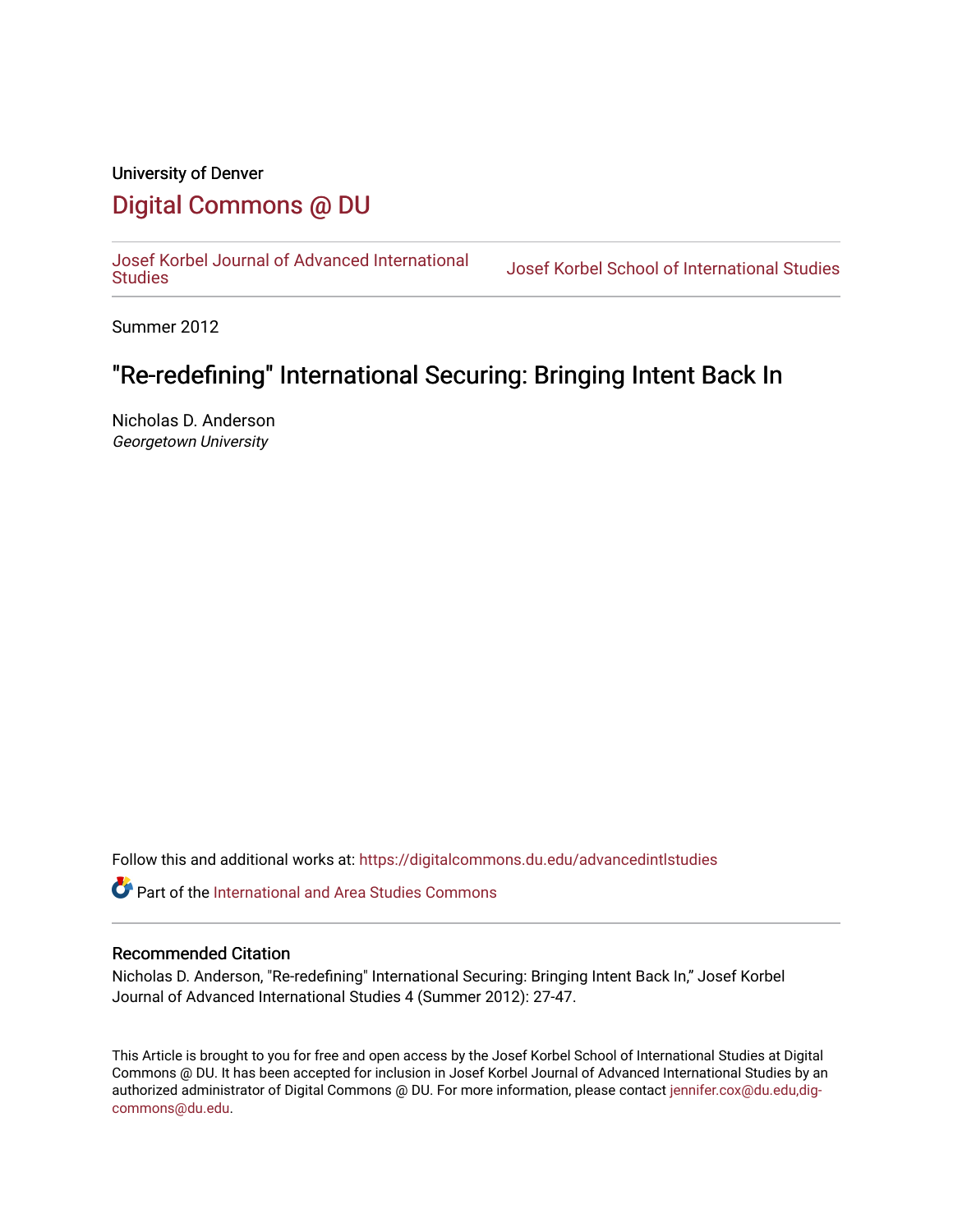"Re-redefining" International Securing: Bringing Intent Back In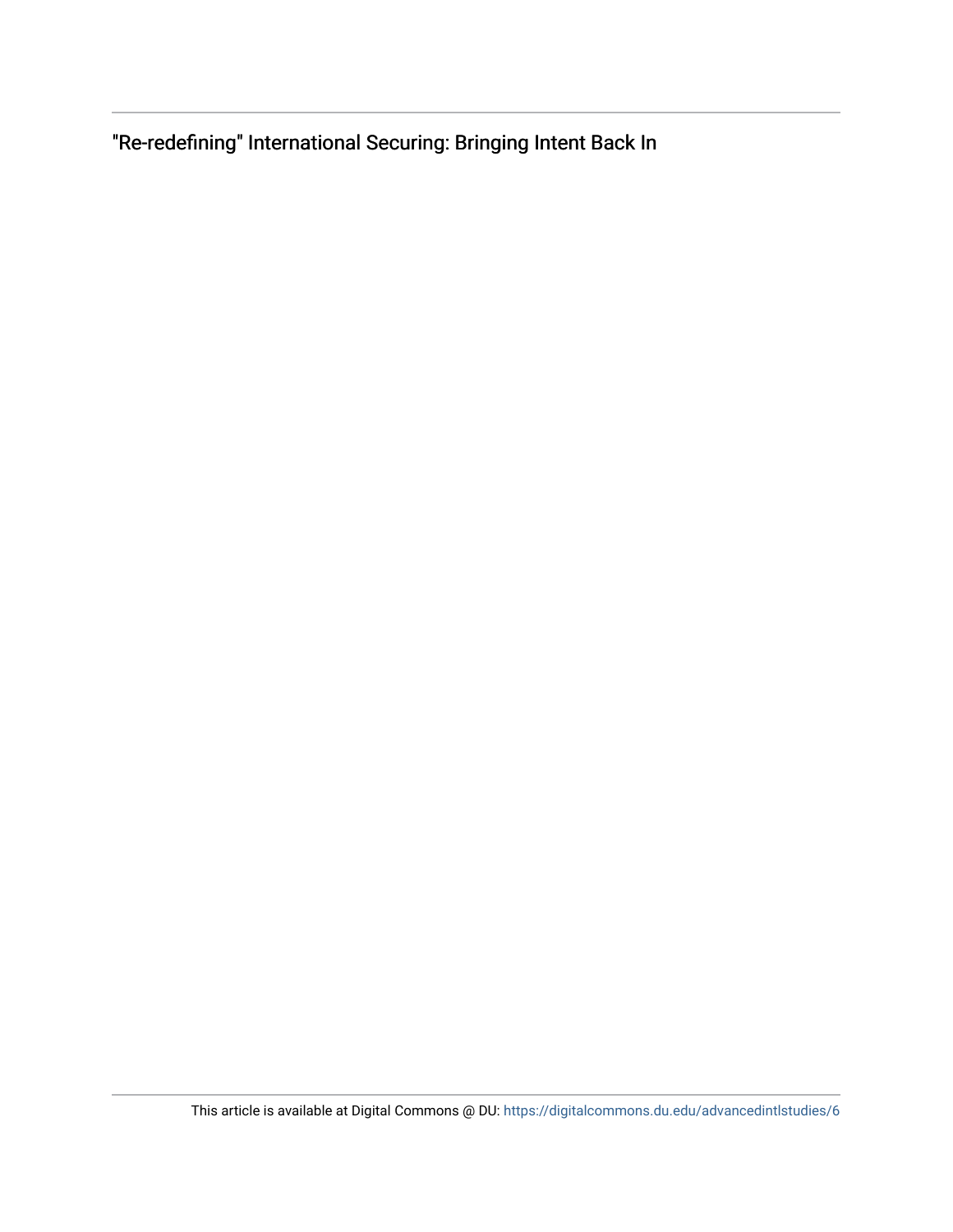# **"Re-redefining" International Security**

## **BRINGING INTENT BACK IN**

NICHOLAS D. ANDERSON Georgetown University M.A., Security Studies

The tectonic geopolitical shifts that have taken place since the end of the Cold War have led many to put forth a need to rethink and revise the concept of international security. The traditional definition, they assert, is no longer sufficient in the face of the modern era's most pressing security issues and threats. What are and will be the distinguishing features of international security problems? What should be considered an international security issue, and what should not? How can "international security" or "international security issue" be defined to allow academics and policymakers to most capably think about and deal with the world they face? Here it is argued that while there is no doubt that a revision of the traditional notion of security is in order, it would be wise to avoid excessive expansion of the concept. It is also argued that the most appropriate definition of an international security threat is one that retains the all-important aspect of human agency. Over-broadening of the concept will only lead to a variety of problems for theory and policy in the field of international security.<sup>1</sup>

**T**he seismic geopolitical shifts that have taken place since the end of the Cold War and the panoply of threats that have ridden in on the most recent wave of globalization have led many to challenge the way we think about security (Baldwin 1995, 118; Buzan 1984, 109; Mathews 1989, 162). Post-World War II definitions, assumptions, and security institutions, they assert, are no longer sufficient to deal with the modern world's most pressing security problems. They argue that in order to face the problems of the twenty-first century, we need a more comprehensive definition of security—one that encompasses the increasing number of threats to an increasing number of actors.

These calls from prominent voices in the field lead to several critical questions: What are and will be the distinguishing features of international security problems in the world today and in the future? What should be considered an international security problem, and what should not? How can "international security" or "international

 $\frac{1}{1}$ <sup>1</sup> The author can be contacted at NA334@georgetown.edu.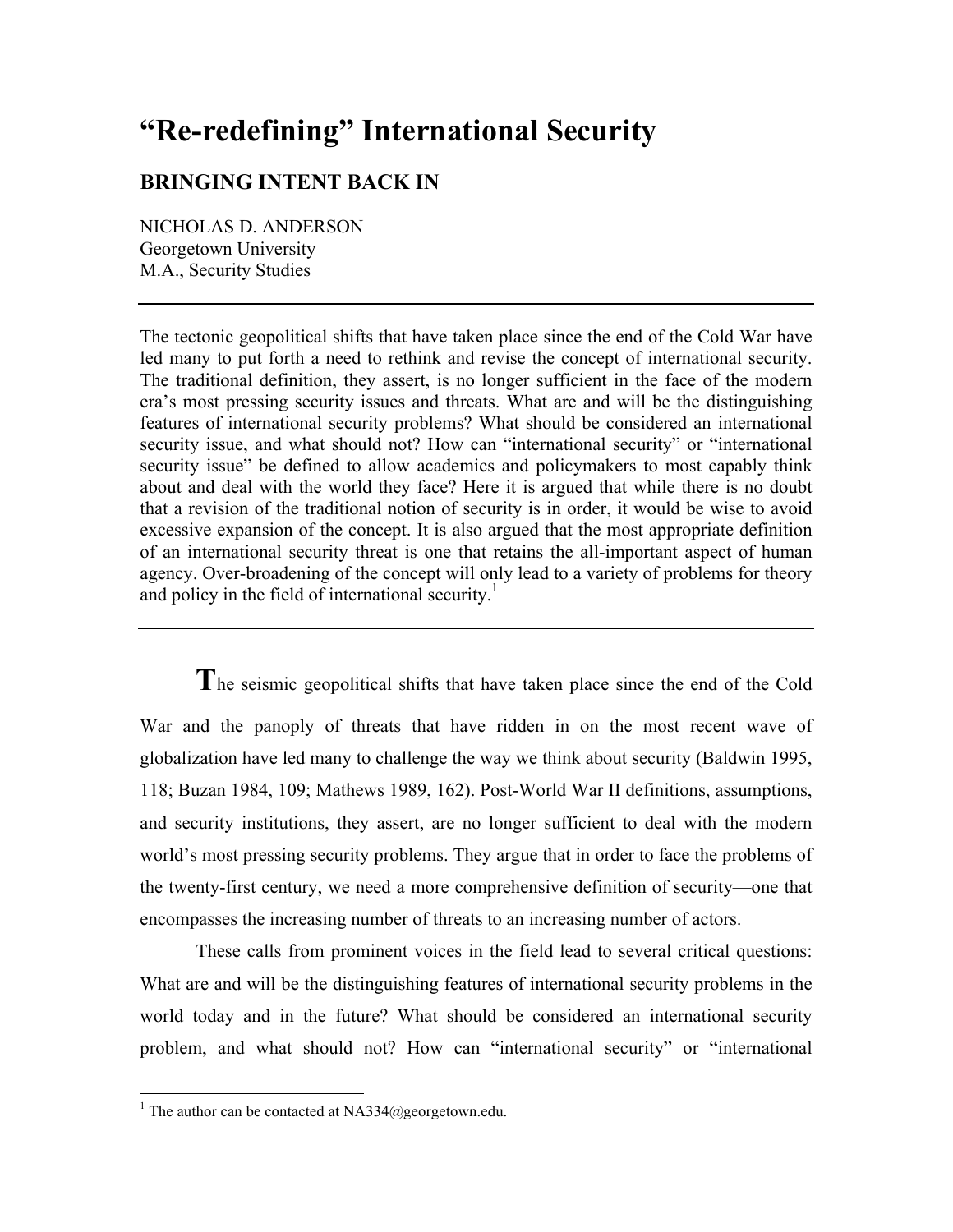security problem" be defined in a way that allows academics and policymakers to most capably think about and deal with the threats of the modern era? This study argues that although a revision of the traditional, state-centric, militarily-oriented, and externallyfocused definition of security is no doubt an order, it would be wise to avoid excessive expansion of the concept. Along with these necessary conceptual revisions, I argue that the most appropriate definition of an international security threat retains the all-important aspect of human agency or intent. Over-broadening of the concept will lead only to a variety of problems for theory and policy in the field of international security.

To make this argument, I first examine some of the major changes in the twentyfirst century international security arena. I then trace the evolution of the concept of "security," from the Cold War to today. I follow up with a look at some of the implications this new thinking on international security as a concept will have for both international relations theory and security studies as academic disciplines, and for the practice of foreign and security policy. I then attempt to "re-redefine" the concept, bringing the crucial aspects of agency and intentionality back into the definition. The study concludes with some of the broader implications of these arguments for international security theory and policy, both today and tomorrow.

#### **The Post-Cold War World**

It is difficult to deny that the sweeping changes wrought since the end of the Cold War have altered, and will continue to alter, the global geopolitical landscape. Conventional, "Great Power" warfare appears in precipitous decline. Global civil society seems to be on the rise. In today's world, it is the international economy that matters most. Of these vast and far-reaching shifts, four stand out as fundamental.

The first is globalization, a notoriously slippery concept that requires elaboration. For our purposes here, globalization is defined as the "widening, deepening, and speeding up" of economic, political, and social interconnectedness among individuals, groups, organizations, states, and other important actors in the international system (Naím 2009, 28; Brown 2008, 45). Globalization is largely a technology-driven phenomenon—the rapid rate of technological change has facilitated this explosion of connection across the globe (Naím 2009, 29). ]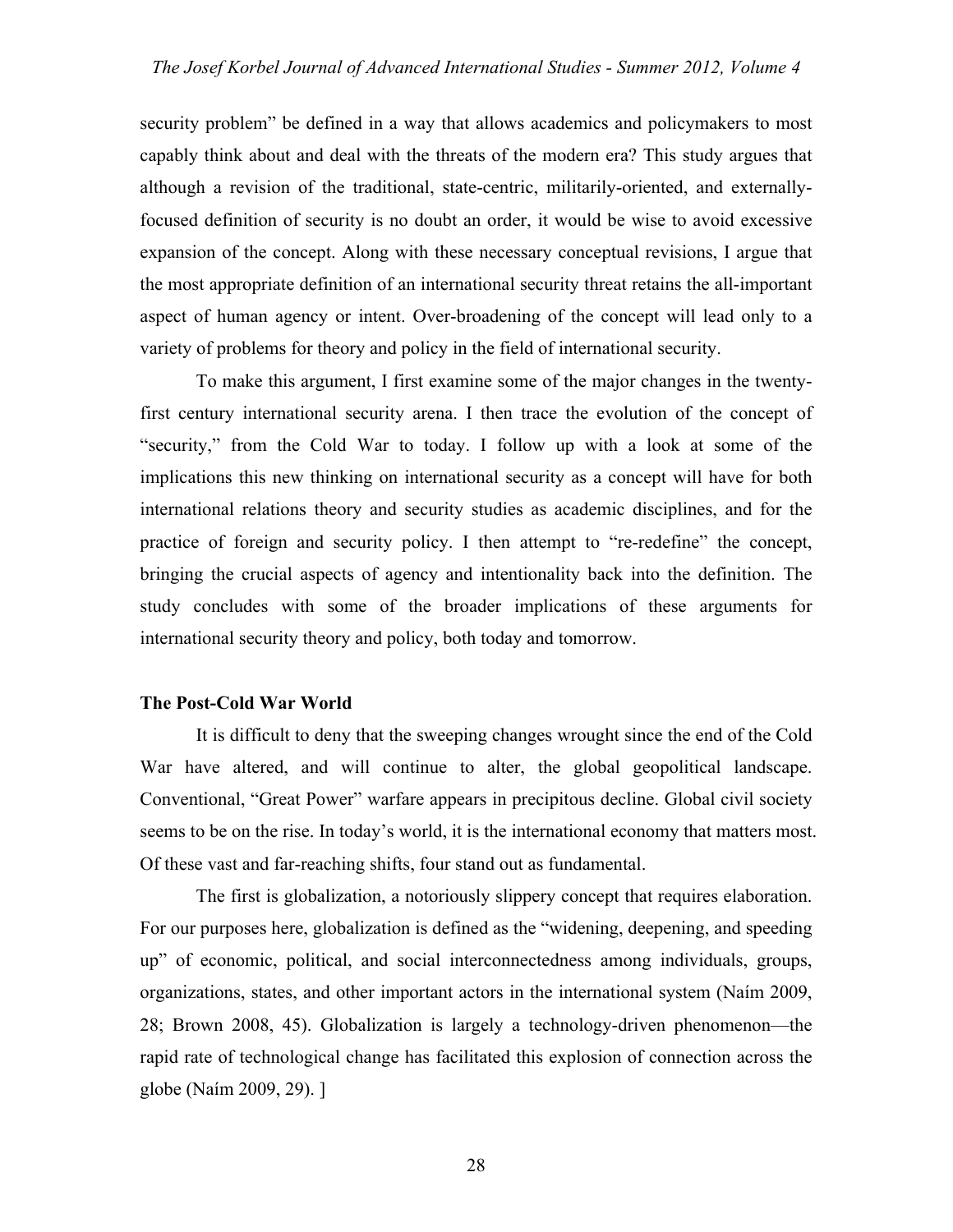#### *The Josef Korbel Journal of Advanced International Studies - Summer 2012, Volume 4*

The definition outlined above consists of three primary aspects: the economic, the political, and the social. For one, globalization has been defined by a rapid expansion of global economic interconnectedness, with trade, investment, global production, and international aid bringing states, organizations, firms, and individuals closer together than ever before. And while some argue this is a positive force for peace (Brooks 1999; Koo 2009), others are less convinced (Barbieri 1996; Barbieri and Schneider 1999; Gasiorowski 1986; Rowe 2005).

Politics is globalized as well, with a rapid proliferation of intergovernmental organizations—going from just thirty-seven in 1909 to nearly 1,000 conventional and non-conventional organizations today (Kegley jr. and Banton, 2012).<sup>2</sup> Here too, there are those who argue that such institutions reduce the risk of conflict (Axelrod 2006; Ikenberry 2009; Keohane 2005; Nye 2011, 215-217), and those who argue that they are epiphenomenal; mere "reflection[s] of the distribution of power" (Mearsheimer 1994/95, 7).

Finally there are the social aspects of globalization. The world's individuals have been brought closer together through travel, trade, academic exchange, and the explosive growth of transnational nongovernmental organizations. Similarly here, while some argue such expansion will lead to greater global harmony (Kaldor 2003), others see it promising only greater friction (Barber 1992; Huntington 1993; Lieber and Weisberg 2002). While the world has experienced globalization in the past, the current phase is unique in the rapidity with which economic liberalization, communication, and integration are taking place (Wolf 2001). Some states, such as Belgium and Singapore, have positioned themselves to benefit immensely from this trend. While others, such as Burma and Niger, are being quickly left behind (KOF 2010).

The second great shift is what Fareed Zakaria (2009) has termed, "the rise of the rest": the economic emergence of a number of non-Western powers, from Brazil to Indonesia, South Africa to Turkey. With the fall of the Soviet Union and the end of the Cold War, international relations entered an unprecedented era of unipolarity (Brooks and Wohlforth 2008; Jervis 2009; Walt 2009; Wohlforth 2009). The United States' overwhelming dominance in military, political, and economic terms was unmatched in

 $\overline{a}$ 

<sup>2</sup> The real number is 989. 247 conventional, 742 nonconventional.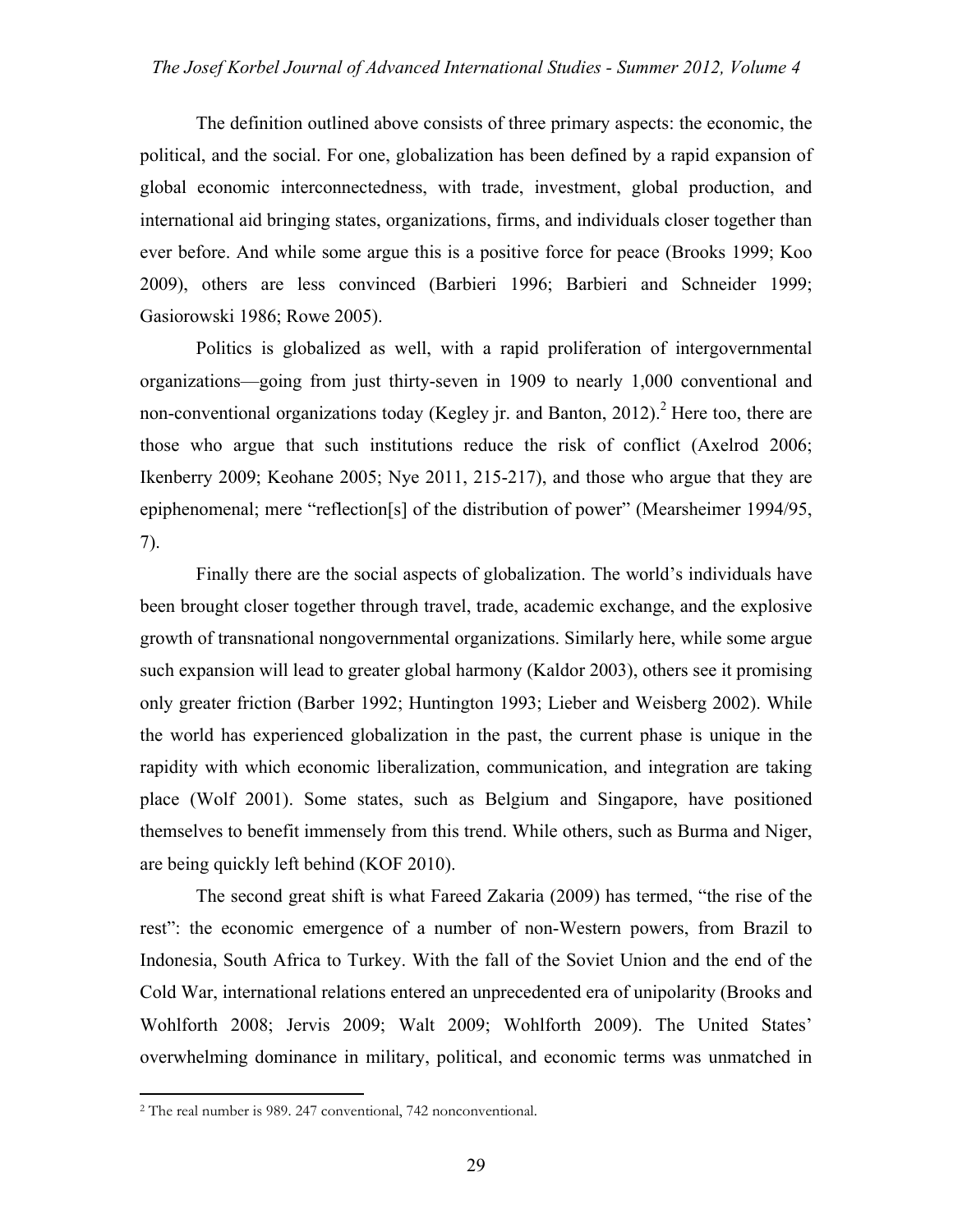human history, and seemed likely to remain so for the foreseeable future (Posen 2003). And yet today, according to the National Intelligence Council's *Global Trends 2025* report, we are witnessing a global shift in relative economic power, "roughly from west to east," and are approaching a truly multipolar economic order (NIC 2008, 7, 12).

This "rise of the rest" emerged through the profound, sustained growth of the global economy, what Zakaria (2009) calls the "big story of our times" (27). Over the past four decades, the global economy increased nearly twenty-two fold, going from \$2.9 trillion in 1970 to \$63.1 trillion today (World Bank 2012).<sup>3</sup> And with this global growth we have seen a massive movement for political change, largely in the direction of democracy (Fukuyama 1989; Huntington 1991; Inglehart 2000). In 1973, democracies comprised only 27 percent of the state system—by 2006 this number had swollen to just under 63 percent (Diamond 2007, appendix 2). While most would assume that the United States will remain first among equals in this more economically horizontal, democratic world, "among equals" is what merits particular emphasis (NIC 2008, 29).

The third great shift is the changing nature of power, which Joseph Nye (2011, xv) characterizes as "a power transition among states and a power diffusion away from all states." While the more-historically-familiar power *transition* is resulting in an entirely different distribution of capabilities (Gilpin 1981; Zakaria 2009), the more-novel power *diffusion* has led some to talk of "shrunken sovereignty" (Barber 2009) and others of a reactionary, state-centric "return of history" (Kagan 2008; see also Bremmer 2009). The rise of a variety of non-state actors, such as multinational corporations, nongovernmental organizations, and terrorist networks, has also led Richard Haass (2008) to describe the twenty-first century as the "age of nonpolarity," one in which many centers of power exist that are not—and need not be—nation states.

Underwriting these three fundamental shifts is a fourth seismic shift concerning demographics. We are witnessing massive demographic declines among the richest, most industrialized nations, and rapid growth among the demographically youngest, economically least-developed, and most conflict-ridden states. The fertility rates in a number of countries make this clear. In Japan (GNI/capita \$41,850), Singapore (\$40,070), and Germany (\$43,070), fertility rates are 1.39, 0.78, and 1.41 births-per-woman

 <sup>3</sup> <sup>3</sup> Measured in current U.S. dollars.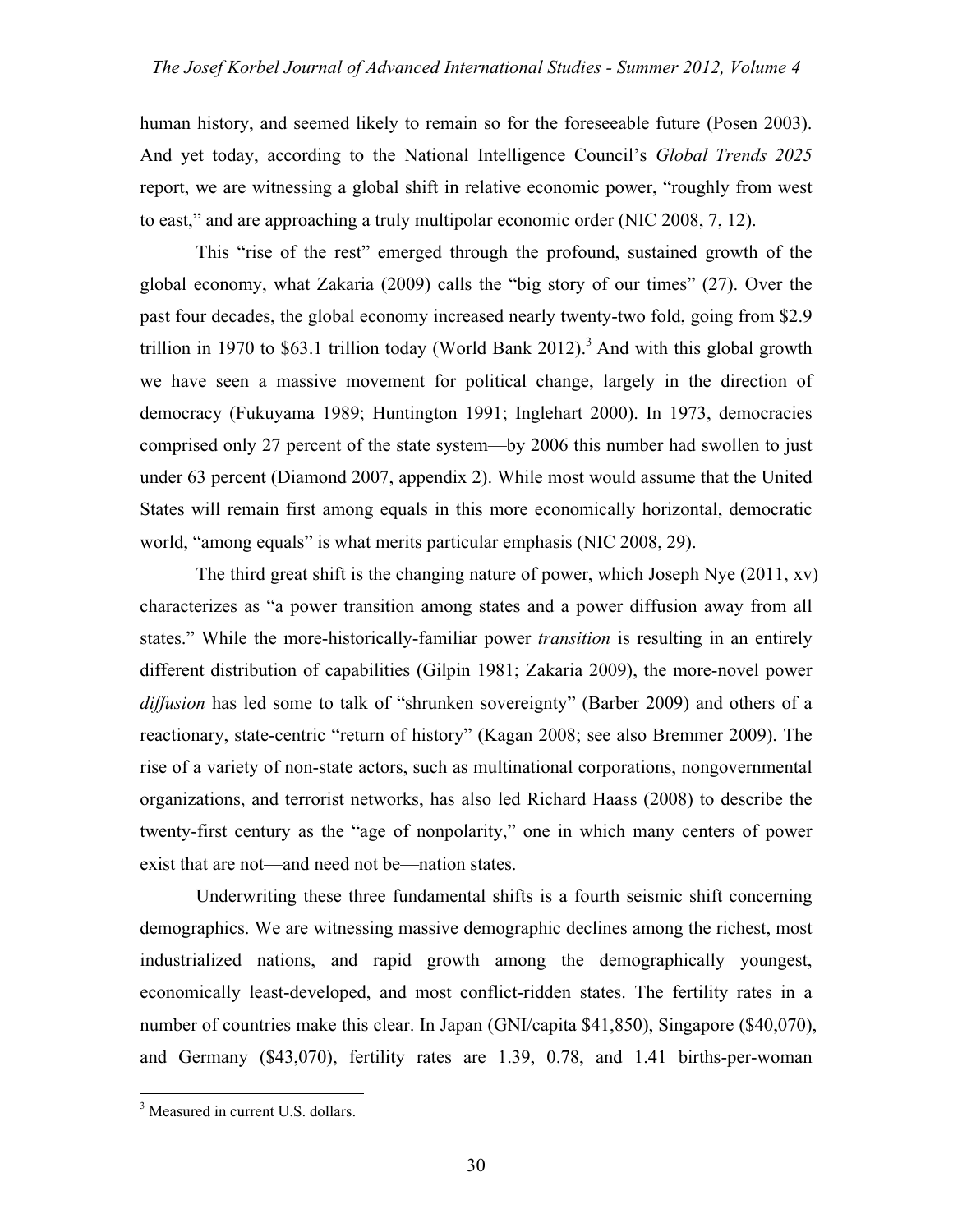respectively—well below the replacement rate of 2.1. However, in Mali (GNI/capita \$600), Somalia (\$150), and Afghanistan (\$410), fertility rates sit at 6.35, 6.25, and 5.64, leading to "youth bulges" in the countries that are least prepared to deal with them (CIA 2012; World Bank 2012).<sup>4</sup>

These two demographic trends are coupled with a great global urbanization movement, with approximately 70 percent of the global population estimated to be urban by 2025 (Goldstone 2010, 38). While roughly a century ago the 'global cities' were London, Paris, and New York, today urban centers like Karachi, Kinshasa, Lagos, and Dhaka have exceeded or are creeping towards 10 million residents, putting enormous strain on local resources and infrastructure. The combination of high fertility rates, mass migration, and urbanization among some of the poorest global societies could have explosive consequences in some of the world's most volatile regions. While some argue that this fourth shift will be a force for "Great Power peace" in the modern era (Haas 2007), others are less sanguine about its implications for the developing world (Goldstone 2008, 36-38).

These four great shifts and the end of the multi-decade global ideological standoff that defined the latter half of the twentieth century produced three important changes in how we conceptualize international security. First, theorists and practitioners now tend to think of security *internationally*, recognizing that much of the modern world is defined by complex political, economic, and social interdependence (Baldwin 1995, 131). Gone are the days when "national security" was the primary concern of states, and stable borders the primary goal. In the current context, threats seem to emanate not merely from without, but also from within. They can affect multiple states at once and can require complex forms of cooperation.

Second, military might is declining in importance, with the modern era showing a steady drop in interstate war and a sharp increase in intrastate conflict (Call and Cousens 2008, 5; Harbom and Wallensteen 2009, 578-579; Mathews 1997, 51; Ripsmand and Paul 2008, 36). From the Peace of Westphalia in 1648 to the ceasefire that unofficially ended the Korean War in 1953, no less than 129 wars and major interventions took place, with "territory" being the defining cause of most (Holsti 1991, 48-49, 85-88, 140-144,

 $\overline{a}$ 

<sup>4</sup> All GNI statistics from (World Bank 2012); all fertility rate statistics from (CIA 2012).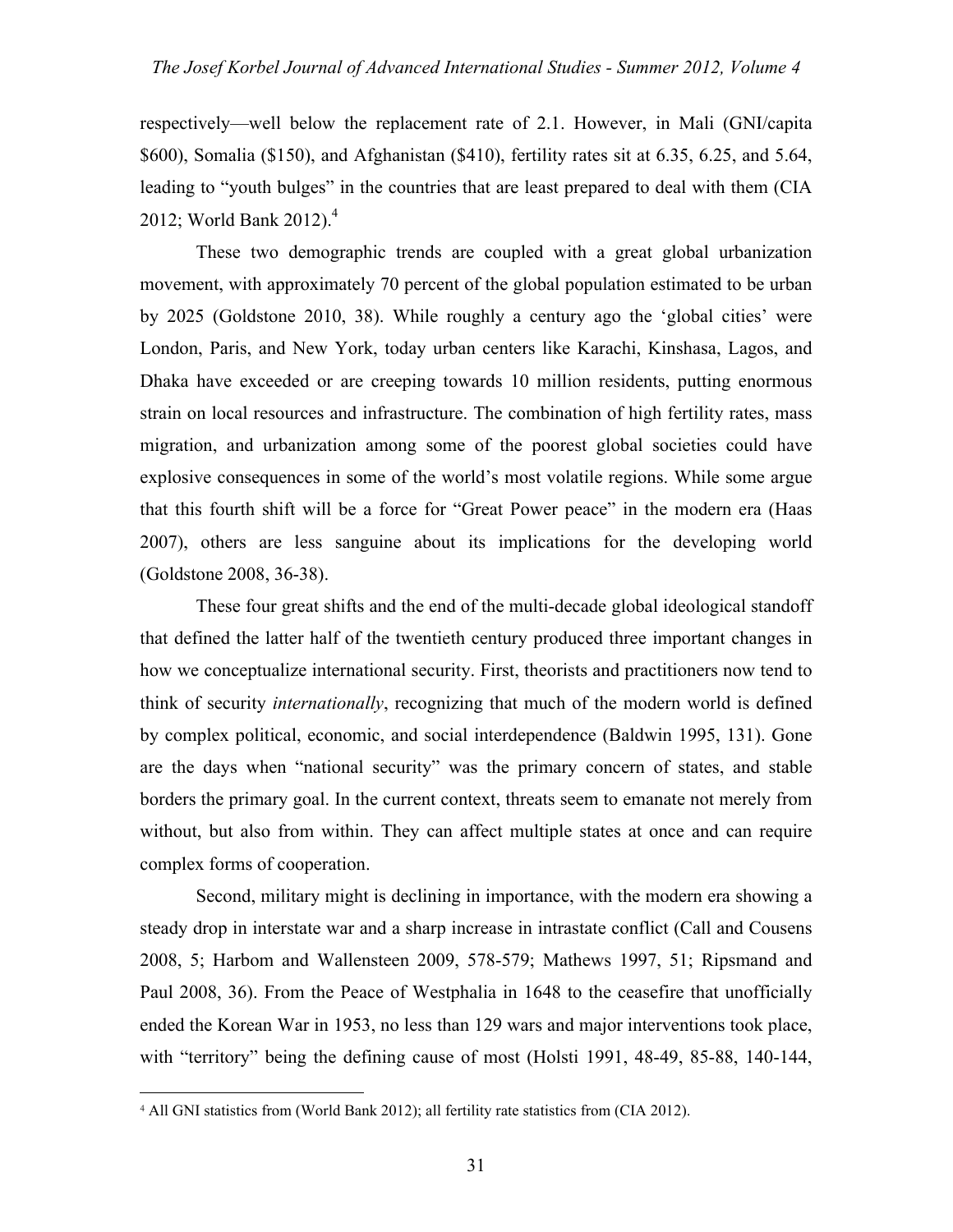214-218, 274). Yet since this time, no two great powers have engaged in violent conflict with one another on a scale befitting the term "war" (Sarkees and Wayman 2010).<sup>5</sup>

Simultaneously, war has gone from the being primarily the province of developed states to increasingly being an occurrence among and within states in the developing world. As Fearon and Laitin (2003) point out, between the end of WWII and the turn of the century, the number of civil war dead exceeded that of interstate war by a factor of five, with 16.2 million casualties. Moreover, from 1989 to 2008, minor conflicts made up 63% of all global armed conflicts; 94% being some variation of intrastate conflict (Harbom and Wallensteen 2009, 578).

This increase in intrastate conflict has led to the rise in the importance of peace operations as a tool for dealing with global conflict (Daniel 2008, 2). Theory and practice in the areas of peacekeeping (Call and Cousens 2008), peace-building (Doyle and Sambanis 2000), and conflict mediation (Zartman 2000) have seen great advances since the end of the Cold War. With this, we have seen global militaries reduce in size, going from 28 million in 1985 to 19.8 million by 2006. Complementing this trend has been a massive increase in non-military tools of statecraft such as the use of economic sanctions, up 50% from the 1980s to the 1990s (Ripsman and Paul 2008).

Finally, nuclear deterrence and the role of nuclear strategy have declined markedly. Since the Soviet Union shook the world with its first nuclear test in 1949, academics, politicians, and interested citizens have concerned themselves with the "balance of terror" between the U.S. and its Soviet rival (Wohlstetter 1959). Scholarship describing the "nuclear revolution" (Jervis 1989) that took place and the importance of nuclear deterrence (Schelling 2008) dominated the field of security studies. Although there is still important work being done on these more traditional topics (Lieber and Press 2006), the broader dialogue on international security seems to have shifted from states with the most power to those with the least.

With most modern nuclear threats coming from "failing" nuclear states (such as Pakistan) and "rogue" nuclear or emerging nuclear states, (such as North Korea and Iran), some even argue that great power arms control is essentially irrelevant (Bohlen 2003).

 <sup>5</sup>  $<sup>5</sup>$  This is, of course, according to the criteria set out by the Correlates of War database of at least 1000 battle</sup> deaths and at least 100 on either side.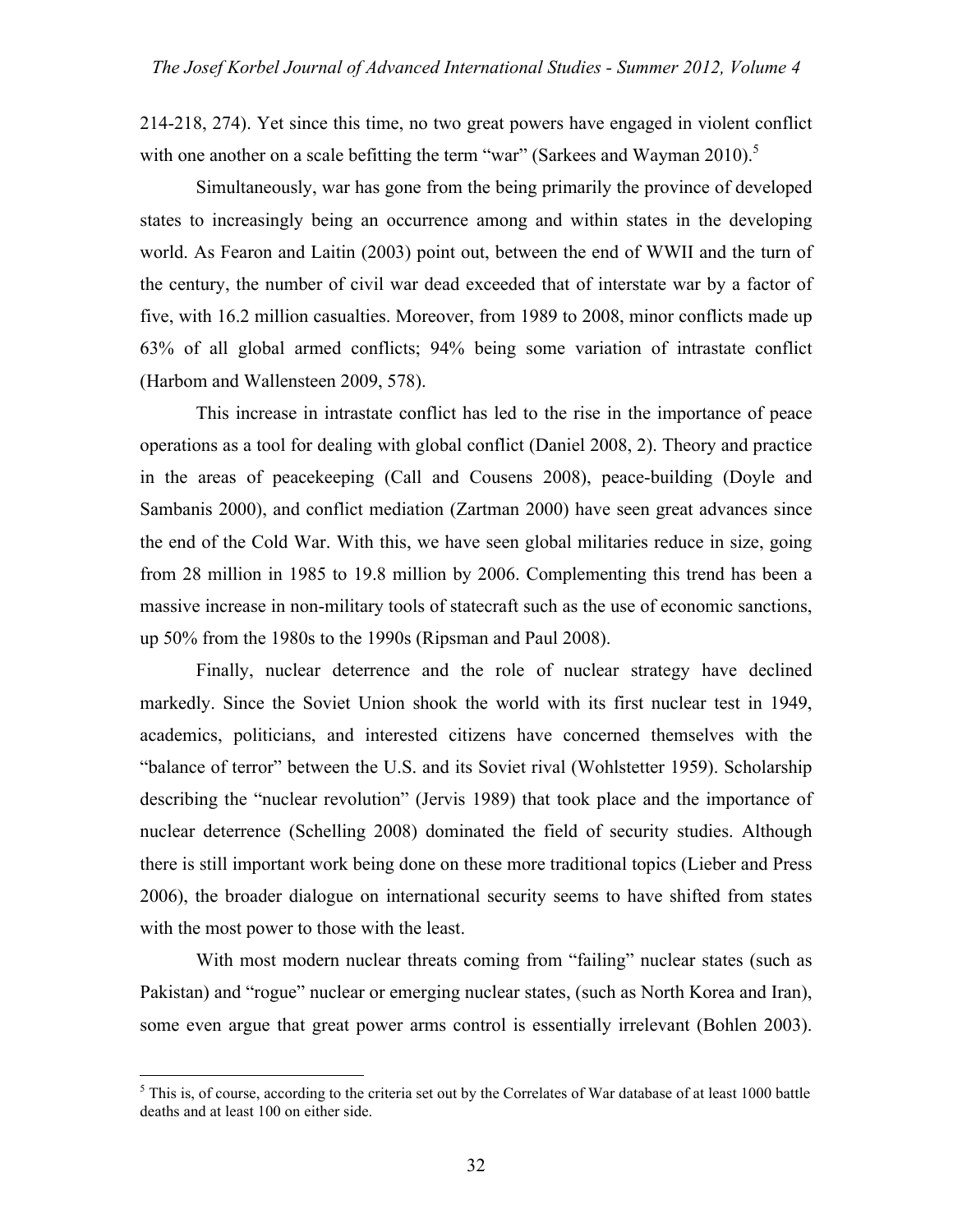With the receding importance of problems of strength, such as great power nuclear deterrence and the rising threat of problems of weakness, such as "loose nukes" and collapsing nuclear states, we have witnessed a resurgence of the nuclear abolitionist movement, most recently exemplified by President Obama's "commitment to seek the peace and security of a world without nuclear weapons" (Obama 2009). And while few can disagree with the laudability of his goals, there are some who question their practicability (Joffe and Davis 2011; Lieber and Press 2009; Tertrais 2010).

#### **Definition and Redefinition**

Given these four fundamental shifts, and their corresponding effects on the international security landscape, we now need to look at what is meant by "international security," and of what international security issues consist, to see if a redefinition of the term is in order. The importance of this exercise is difficult to overstate, for as Robert Jervis (2009, 160) notes, "the best definitions do a great deal of theoretical work." In its most basic form, security is simply the absence of physical harm or the threat of physical harm. Security is gradational rather than dichotomous: you can have neither perfect security, nor perfect insecurity, only security by varying degrees (Baldwin 1997, 15; Caldwell and Williams, Jr. 2006, 2). Security and insecurity also have objective and subjective aspects: things can at times appear more threatening to one's security than they are in reality, and at times less, leading some to label them as "socially constructed" concepts (Caldwell and Williams, Jr. 2006, 1). Security also involves, and in fact requires, a threat; and threats, in the traditional-security-sense, are made up of a combination of the capability and intent to do harm or enact violence (Baldwin 1997, 15; Caldwell and Williams, Jr., 2006, 9). Tacking "international" onto the front of the concept of security simply broadens the scope, referring to threats that have inter-national, multi-national, or trans-national implications. Finally, the concept of international security requires what Barry Buzan (1991, 3-5) refers to as a "referent object," an agent that is being threatened. This final requirement of a threatened agent brings us to the familiar issue of levels of analysis in international relations theory: the focus on individuals, families, minority or majority groups, organizations, states, or the entire state system (Waltz 2001). What the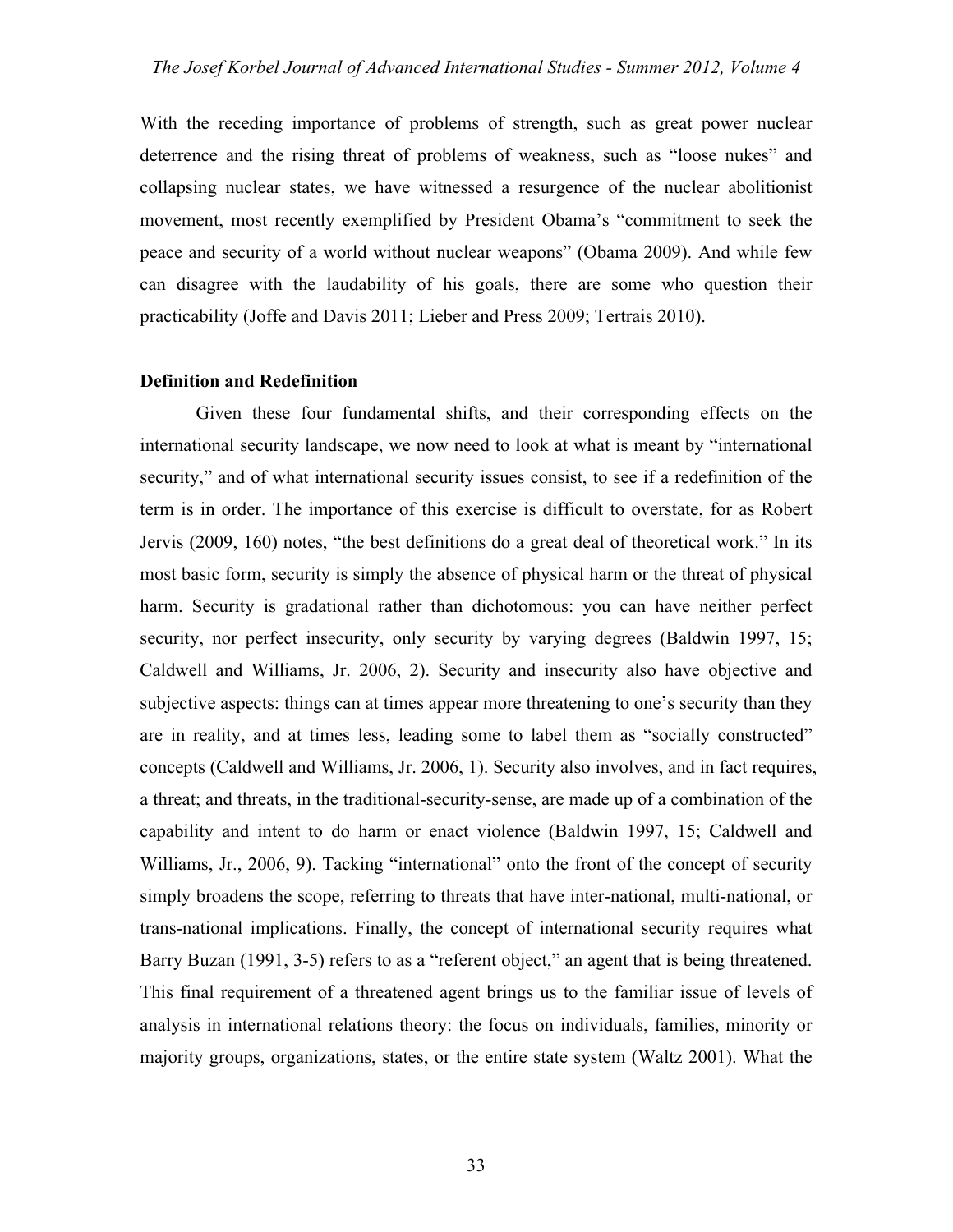threats consist of and who is being threatened have important implications for the definition of international security.

Traditionally, the concept of security has been most closely associated with "national security," namely, external military threats to the nation state (Ayoob 1995, 4- 8). Over time, however, the limitations of this definition grew glaringly apparent. By defining threats solely in terms of foreign militaries, one misses out on the vast number of nonmilitary threats of the modern era, such as terrorist groups, transnational criminal organizations, piracy networks, and the like. Further, if the threatened agent is defined simply in terms of the nation state, one ignores the fact that threats and violence can be directed exclusively at certain groups, classes, families, and even individuals within states, and can, in many cases, emanate from the state itself (Caldwell and Williams, Jr., 2006, 8).

Considering these problems, security theorists have called for a "broadening" of what constitutes a security threat, and an "extending" or a "deepening" of who can be considered "threatened" (Caldwell and Williams, Jr., 2006, 7; Paris 2001, 97). With regards to who can justifiably be considered a threatened agent, it seems only reasonable to allow extension down to the individual. It is not lost on anyone, for instance, that the North Korean and Syrian governments are far greater threats to their own people than any foreign military. But the issue of broadening the scope of security threats is a somewhat more complicated task, largely because of the simple question of where it stops.

As stated above, threats have traditionally been thought to comprise some combination of the capability and intent to do harm, both being required to constitute a threat. New paradigms of security studies, however, have tended to eliminate this important element of intent or agency, and have generated a variety of threats that lack this crucial qualification. For example, through a process Copenhagen School IR theorists refer to as "securitization" (Wæver 1995; Williams 2003), environmental decline, natural disasters, poverty, deadly diseases, and resource scarcity should all be considered grave threats to international security (Kahl 2006; Mathews 1989; Podesta and Ogden 2007- 2008; McInnes and Rushton 2010; Yergin 2006). Many of these types of ideas fall under the broad umbrella of "human security" studies, a term coined by the 1994 *UN Human Development Report*. The report outlined what are now seen as the seven fundamental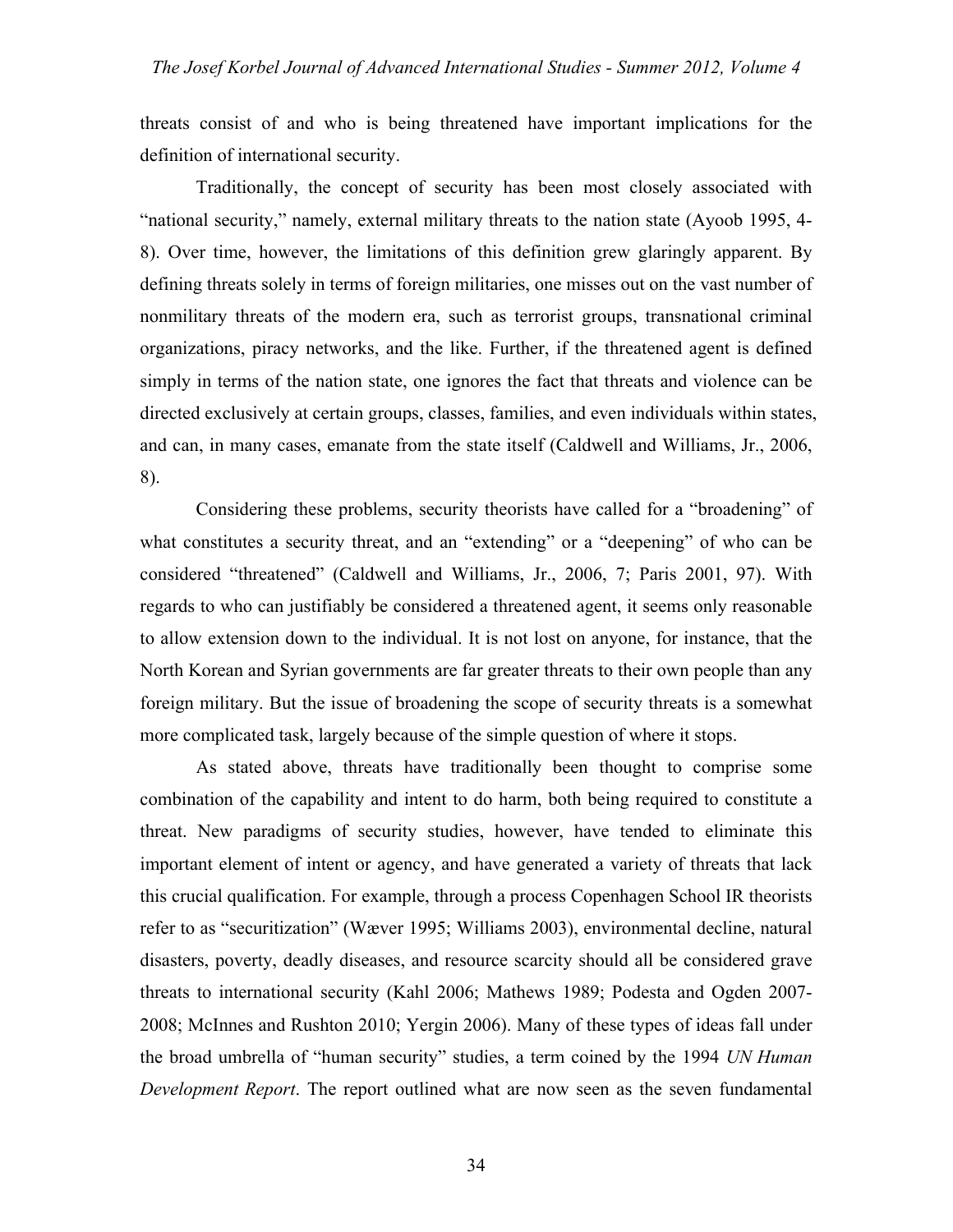elements of human security: economic security, health security, food security, environmental security, personal security, community security, and political security (UN 1995). But as Roland Paris cleverly quips, "if human security is all these things, what is it not?" (Paris 2001, 92).

### **Implications for Theory and Policy**

Buzan (1984, 125) refers to "security" as "an essentially contested concept," meaning that it can't and shouldn't be strictly defined, for to do so undermines its durability and versatility as a term. But as noted above, rather than undercutting its utility, a narrower definition of security is necessary for sound theoretical and practical work in the field of security studies. What the unwelcome consequences of an expansive security concept might be, and how the concept can be reasonably and usefully circumscribed, is what will guide the remainder of this article.

On the academic side, there are four initial problems to consider. First, too broad a definition for 'security' in security studies will erode the coherence of the discipline. If "international security" is an umbrella term that captures too many disparate elements, it will be rendered essentially indistinguishable from international political economy, international development, global health studies, or international law and global governance (Caldwell and Williams, Jr., 2006, 15; Walt 1991, 213). Without clear demarcation lines, it will be difficult for scholars to tell what, exactly, they should be studying (Paris 2001, 93). Defining security studies in such broad strokes would water down the expertise each field requires, and would make training in the subfields largely impracticable.

Second, this expansive definition will hinder scholarly communication, leading academics to talk *past* each other, rather than *to* each other (Baldwin 1997, 5). If "security" refers to that of states, economies, communities, genders, individuals, healthcare systems, food distribution networks, and political groupings, scholarly discourse in the field will be reduced to a perpetual "dialogue of the deaf," or as Lake (2011, 472) puts it, "an intellectual Tower of Babel."6 While the boundaries are no doubt

 $\frac{1}{6}$  $6$  Though Lake is referring to the use of paradigms, or "isms," in IR, not the concept of security.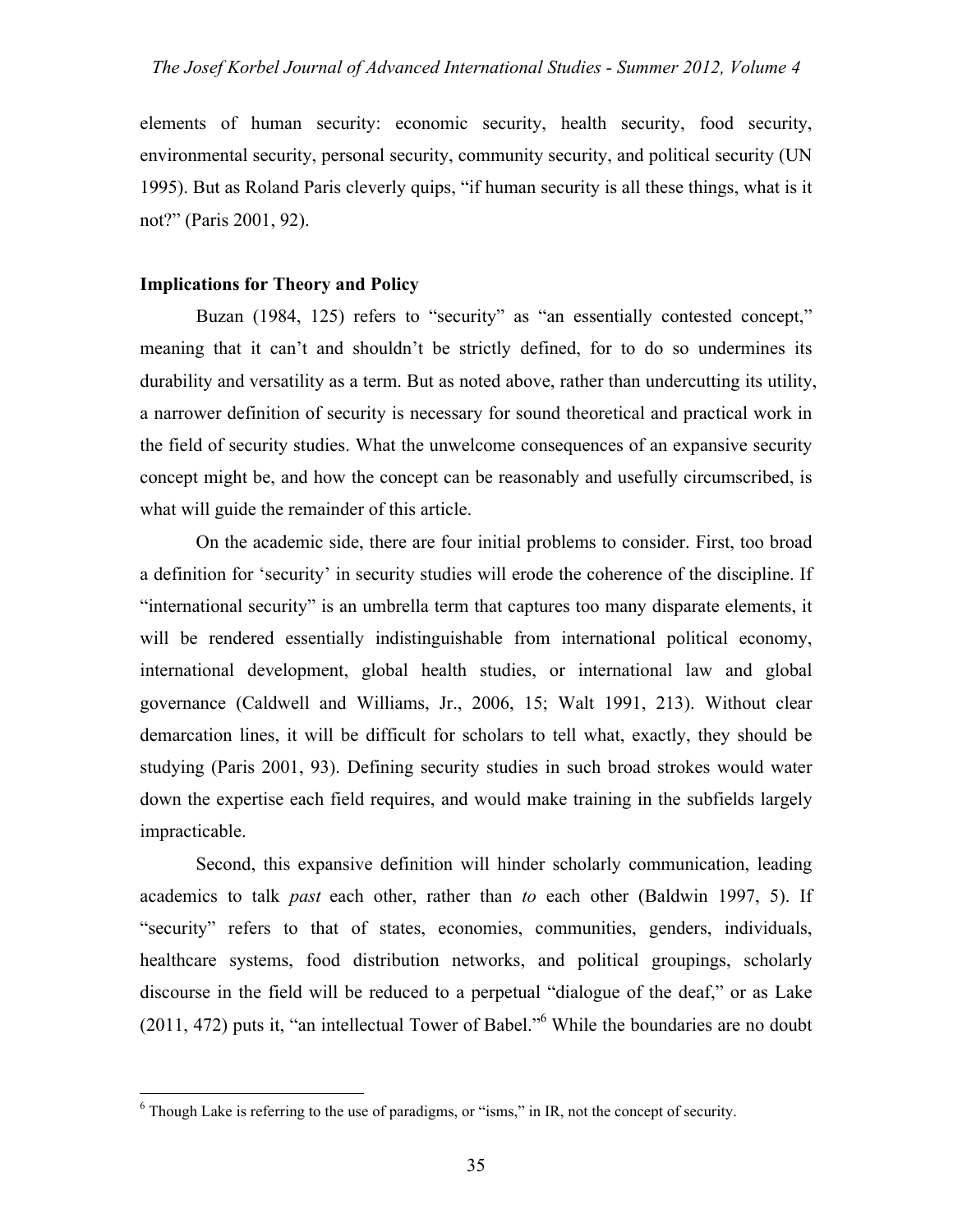fuzzy, somewhat clearly circumscribed concepts in social science enable us to mostly speak the same language, most of the time.

Thirdly, human security, nontraditional security, and other, more expansive concepts, also contain many aspects that are inherently difficult to operationalize. This doesn't completely refute their importance as phenomena worthy of study in social science, but it is undoubtedly a challenge for these emerging fields. The concern is, given their relative abundance of "social facts" like threatened "identity security" or "cultural security," whether it would be possible for human security theorists to effectively validate or invalidate hypotheses (Baldwin 1997, 5; Paris 2001, 3). A more clearly defined field will enable scholars to separate and test individual elements, and avoid the problems of endogeneity that the grab-bag method seems to invite. This, in turn, will allow academic debate and discussion to take place on a more equitable and mutually discernible level, sharpening all of our analyses and insights.

A fourth and final concern for academia is that security studies will be fundamentally altered by this new wave of theories and theorists, and will be left unrecognizable to its core experts (Levy 1999, 40). If the field of security studies is no longer centrally concerned with the causes of war, alliance politics, deterrence, arms races and control, the use and control of force, terrorism, and ethnic and nationalist conflict, and instead becomes the study of poverty, of demographics, of environmental change, and of global health, the voices that have brought the subfield thus far will be entirely drowned out. Key texts, such as *The Peloponnesian War*, *Arms and Influence*, *Man, the State, and War*, and *War and Change in World Politics* will go unread, and the foundation of the discipline will disappear.

Thus, for problems of coherence, communication, operationalization, and the protection of its core principles, the concept of security and the field of security studies would likely not be well served by excessive broadening. And while new, expansive human security concepts pose the above-mentioned problems for academia, they have even graver implications for the security policy community. In addition to the practical problems of communication outlined above, there are five additional problems for the policy community.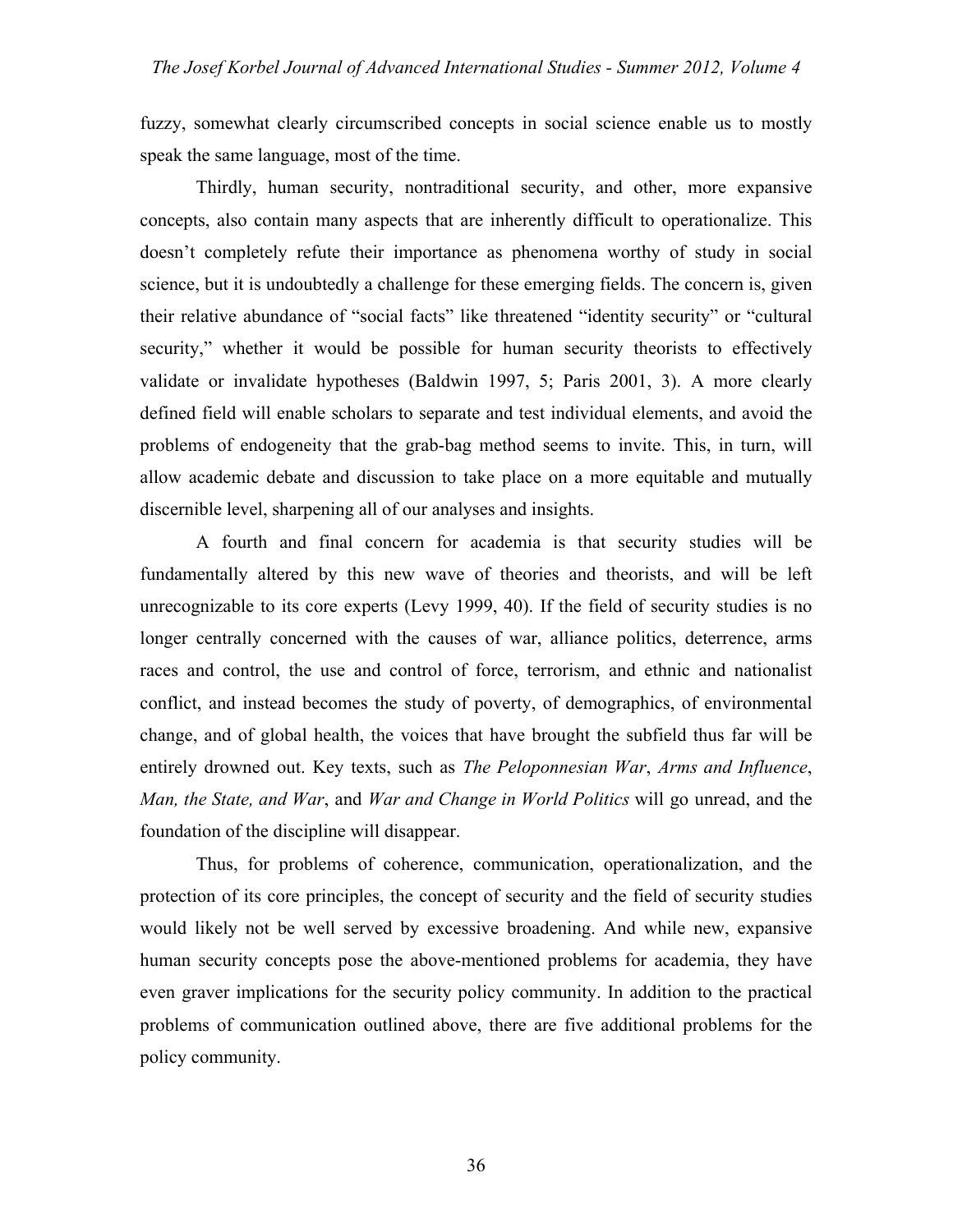First, too expansive a definition for security would make comparing similar policies essentially impossible, and distinguishing between different policy options inherently difficult (Baldwin 1997, 6). Take, for instance, the types of discussions surrounding counterinsurgency versus counterterrorism policies for the war in Afghanistan, with counterinsurgency being more people-centered and counterterrorism being more threat-centered. It is important to note that both are centrally concerned with *security*. But security for whom? And security from what? This is where a catchall security concept becomes problematic, for those advocating different positions will, in effect, be arguing for the same thing. And those making these ominous, life-and-death decisions will be left without the requisite clarity to make prudent, rational, and at times moral, judgments.

Secondly, the human security concept has a bearing on bureaucratic questions concerning areas and responsibilities. Should we expect, for instance, the Department of Defense to be putting together climate change legislation proposals or running HIV/AIDS relief centers? Conversely, would it be wise to have the State Department, USAID, or the U.S. Geological Survey conducting operational planning? This isn't to say that there shouldn't be cross-departmental collaboration and exchange, for today's most complex security problems are often too much to handle for any one department alone. But these different agencies are designed, funded, and staffed according to different criteria and for different purposes. While more holistic approaches are undoubtedly necessary, a more clearly circumscribed security concept will help ensure that agency overlap won't lead to detrimental results.

Third, unlike academics, policymakers are tasked with the difficult requirement of allocating resources. Considering these requirements, if everything is a security threat, it is difficult to set priorities or single out areas of particular concern (Koblentz 2010, 108; Paris 2001, 92). If we conceive of such disparate issues as deficit spending, illegal immigration, the H1N1 virus, and the receding Arctic ice cap as "vital" security threats, right alongside the rise of China in Asia, Iranian nuclear proliferation, and al Qaeda training camps, knowing what matters when will be next-to-impossible.

Fourth, if what constitutes a security problem or security threat is too broad, problems will be subject to incompatible policy solutions that could undercut each other,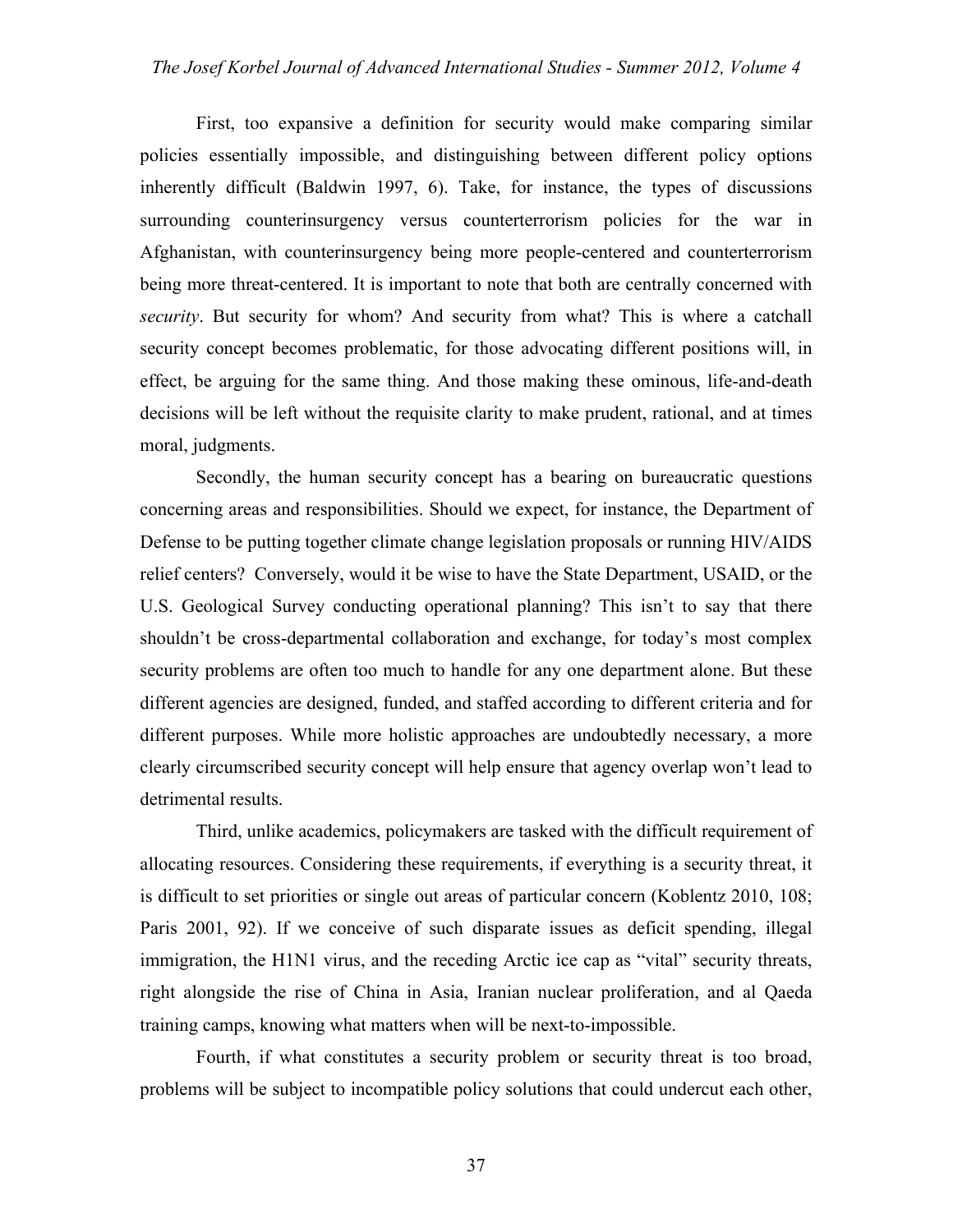or will be paralyzed by competing demands, relegating them to lowest-commondenominator compromises (Koblentz 2010, 108). At the best of times, as the bureaucratic politics literature points out, this "pulling and hauling" in inter- and intra-agency battle leads to less-than-optimal outcomes, generally far from what would be decided upon according to more rational calculation (Allison 1969). If the meaning of what is being battled over lacks consensus, and the means to solve such problems come from every different direction, matters will be made far worse.

Finally and perhaps most importantly, it is worth pointing out that security threats are used to justify the suspension of civil liberties, waging war, and legitimizing the reallocation of vast resources. In many cases, this is a necessary cost for maintaining security and part of the burden we must bear as citizens and members of democratic societies. And yet, even in the healthiest of democracies, we would be ill advised to provide the government an exponentially expanding list of "vital" security threats to protect against (Baldwin 1997, 8; Caldwell and Williams, Jr., 2006, 12). One can easily see how this is a potential first step on the road toward an Orwellian world much like that described in 1984: Oceania being at war with Eurasia, and having always been at war with Eurasia (Orwell 2004).

## **"Re-redefinition": Bringing Intent Back In**

How then, are we to define international security and what should be categorized as international security threats? Arguably, the most intelligent way of narrowing the definition of international security is to accept the wide variety of possible threatened agents, but to restrict allowable threats to those with international implications that include the fundamental aspect of human agency or intent. This circumscription of the concept will help avoid many of the critical theoretical and policy problems outlined above. Furthermore, it is important to distinguish between tangible international security problems and what might be termed "latent security problems." Adherents to the human security paradigm may argue that this distinction is not worth making, but it is important to recognize that nearly anything can have international security implications if the causal chain is drawn long enough. A useful rule of thumb is the more deliberate an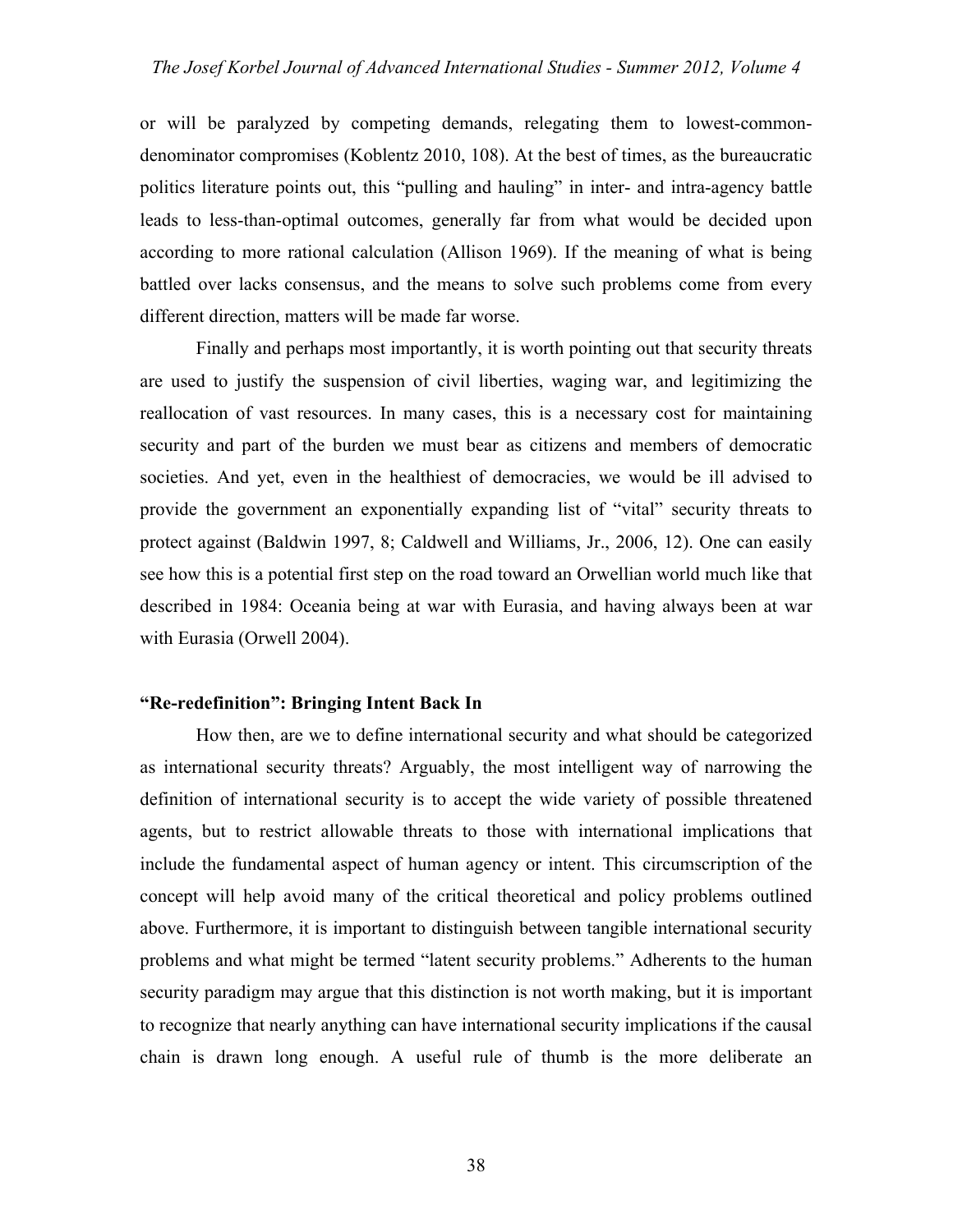international threat, the more justifiably it can be classified as a security issue (Caldwell and Williams, Jr., 2006, 11).

Under this definition then, many of the modern era's purported rising "nontraditional threats" (Mathews 1997, 51) do not necessarily merit classification as international security problems. Rather than being vital security issues in and of themselves, those that exclude the important aspect of human agency are better classified as "latent." Climate change in the developing world, for instance, promises to bring food and water shortages, catastrophic natural disasters, deadly disease, mass human migration, and resource competition (Podesta and Ogden 2007-2008, 116). And yet, while it certainly poses an international threat, it does not merit classification as a *vital* security threat in itself, because of the absence of intent. Deadly infectious diseases such as HIV/AIDS or the Avian flu are another such example. While they are clearly important problems posing potentially grave threats to individuals around the globe, classifying them as threats to international security will only cloud the necessary clarity needed to think and act intelligently in dealing with these problems (McInnes and Rushton 2010, 225).

A great number of other examples that are often raised, such as poverty, economic recession, drug abuse, declining natural resources, and rapid urbanization and population growth, simply *are what they are*, and are not definitively vital issues of international security. While each has the potential to lead to serious international problems, even security problems, they are simply too many steps removed from posing a direct security threat to states, governments, militaries, communities, and individuals in the international system.

A number of today's oft-cited threats to international security, on the other hand, *are* rightly categorized as such. The traditional issues of interstate conflict, military threats, arms races, nuclear deterrence, and contestation of the commons obviously continue to fit the definition. Some of the more-recent threats, too, such as nuclear proliferation among "rogue" and weak states (Litwak 2007), increased international piracy, expanding organized crime rings, and international terrorism (Byman 2008; Cronin 2006; Roberts 2005) all include human agency and have international implications, therefore befitting the classification as international security problems.

39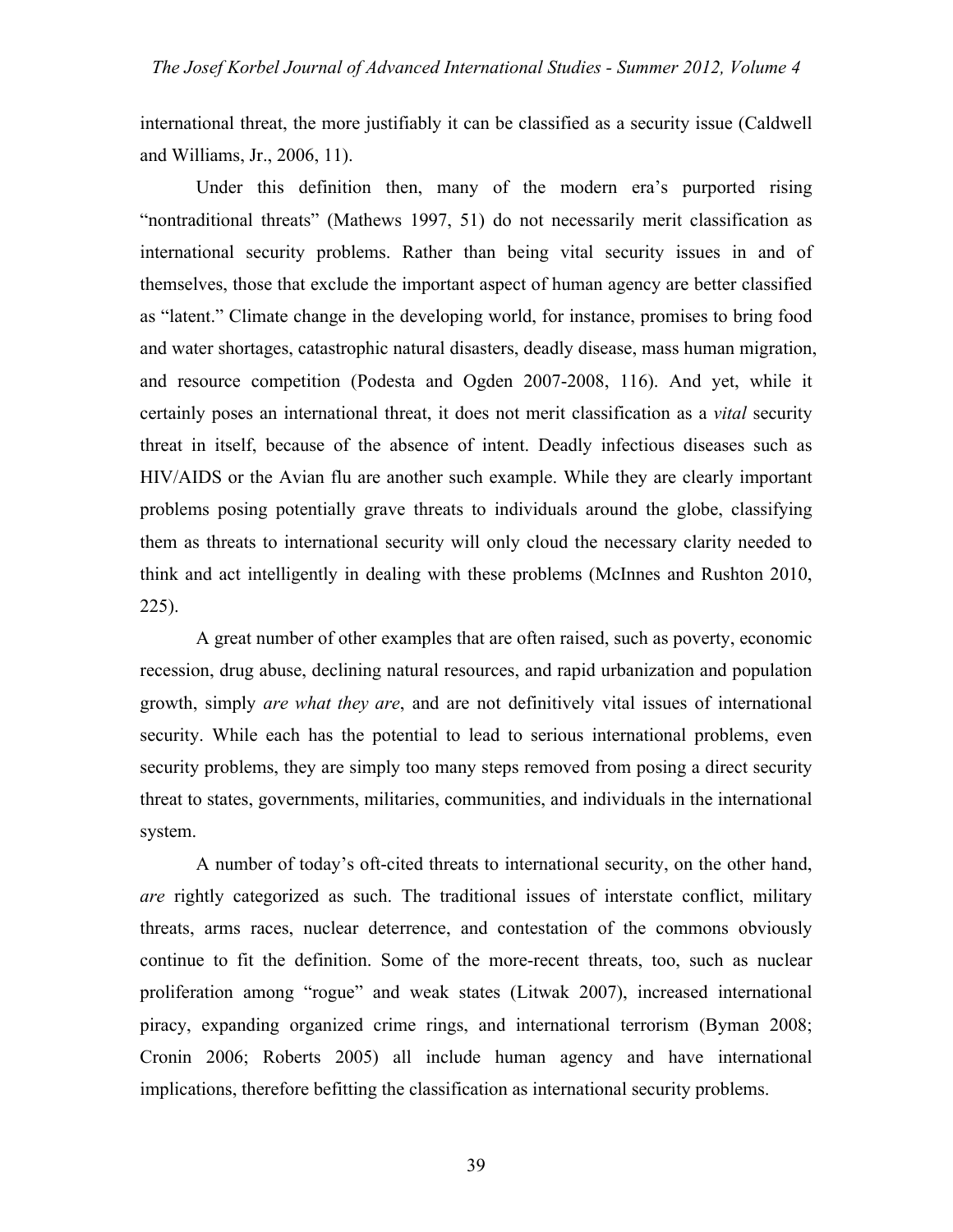Even many emerging threats can be considered as such. Cyber-threats, for instance, fit this classification if they are carried out with the intent to threaten the state, its military, or its people (Diebert and Rohozinski 2010). For example, Chinese hackers stealing trade secrets is not an international security issue, whereas cyber-penetration of classified intelligence files or online terrorist recruitment and funding are. Biosecurity threats, too, can be justifiably classified as international security problems, but only if they include the fundamental issue of intent. Bio-warfare, bio-terrorism, malicious dualuse biological research, and bio-crime with violent intent or consequences are all obvious threats to international security. Laboratory accidents, pandemic and epidemic diseases, and agricultural blights, on the other hand, are not (Koblentz 2008, 111).<sup>7</sup>

Admittedly, the lines are not nearly as clear as they have been made out to be here. Issues like military accidents, inadvertent missile launches, and abandoned mine fields fit within a grey area between tangible and potential international security problems. But these problems, among many others, can still be traced back to the key concept of intent. Militaries, missiles, and landmines are created and maintained with the intent of deterring, threatening, or even harming governments, militaries, communities, and individuals, and although the harms they may happen to commit may not be intentional on given occasions, they still carry with them this important aspect of intentionality. And so an accidental nuclear weapon detonation should certainly be considered a true international security problem, but nuclear reactor accidents, even meltdowns, no matter how threatening, should not.

#### **Conclusion**

Based on this narrower definition of international security and more stringent designation of international security problems, what are some lessons for international security theory and policy going forward? Three, I would argue, are preeminent. First, this study highlights the importance of recognizing and understanding the causal chain that leads to international security problems. There is no doubt that an earthquake can lead to a breakdown of social order, leading then to lawlessness, looting, and violence. Similarly, carbon emissions resulting in global climate change have proven to lead to

<sup>-&</sup>lt;br>7 <sup>7</sup> See Koblentz's "Taxonomy of Biological Threats."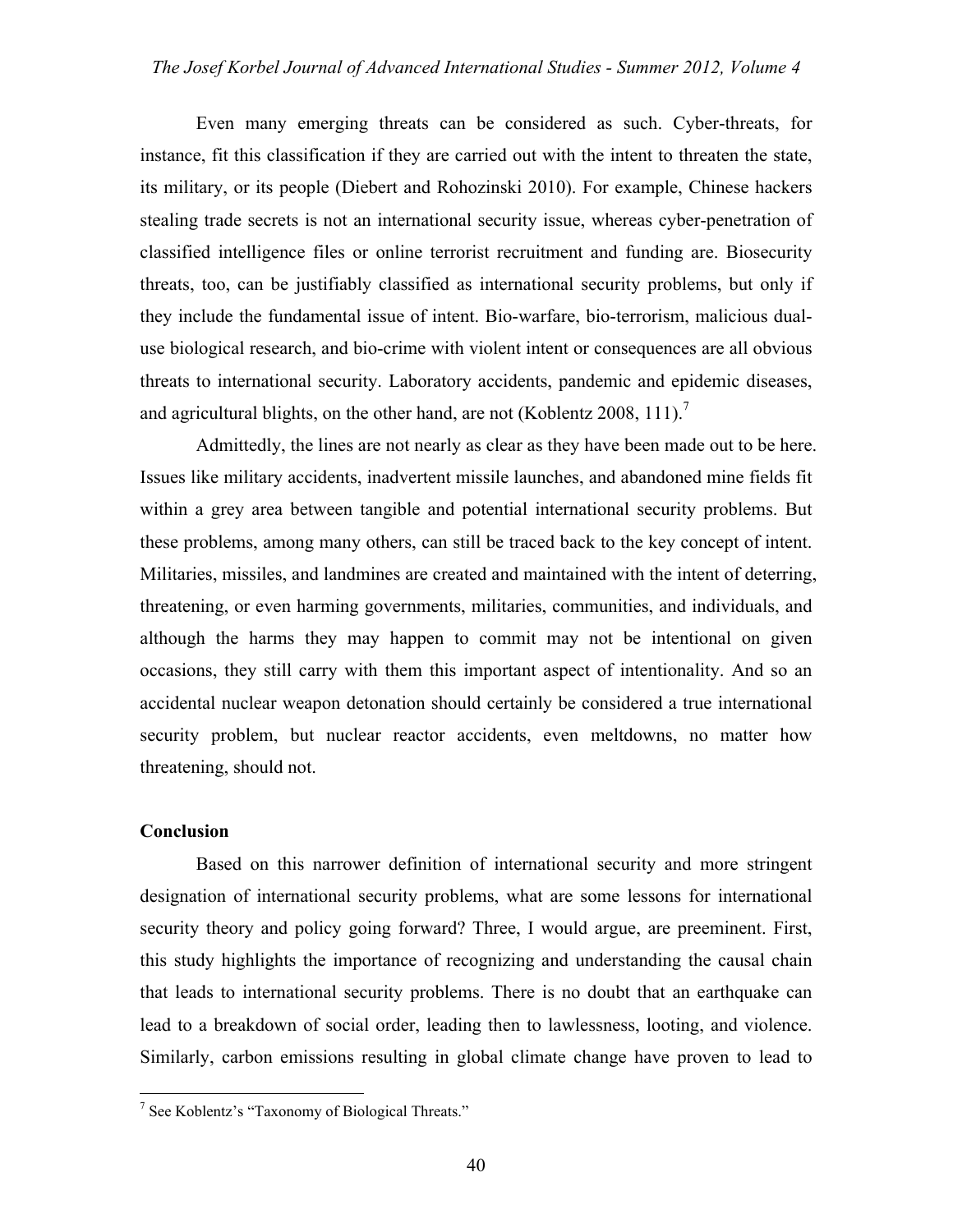water shortages in the more arid parts of the world, and violent, inter- and intrastate conflicts have already been waged over this declining critical resource. And yet the earthquake and the emissions are not security threats in and of themselves, they are simply the independent variables that can set the causal chain towards insecurity in motion. This understanding will help us think of how to preempt security issues with other tools of statecraft, such as aid or diplomacy, before they arise.

Second, the obvious benefit of cross-disciplinary academic and interagency governmental exchange is clear. On the academic side, security studies experts could gain immensely from the knowledge of epidemiologists, climatologists, and nuclear or biological scientists, and vice-versa. For those in the policy community, members of the Department of Defense or the Central Intelligence Agency, too, have a lot they can potentially learn from USAID, State Department, and Department of Health and Human Services staff-members—but they should not be trying to do each other's jobs.

Finally, this study points to the fact that perhaps what needs changing is not the definition of international security per se, but rather our tendency to see security issues as being far more important than all other considerations. We need to resist the knee-jerk reaction we have when politicians call HIV/AIDS, the swelling budget deficit, or the state of the education system, "threats to our national security," and think about allocating resources to preempt the real threats before they truly emerge. Clear thinking and sharp definitional lines surrounding the concept of international security will only lead to the sound formation of theory and policy regarding these all-important issues.

#### **References**

- Allison, Graham. 1969. "Conceptual Models and the Cuban Missile Crisis." *American Political Science Review*, 63 (3): 689-718.
- Ayoob, Mohammed. 1995. *The Third World Security Predicament*. Boulder, CO: Lynne-Rienner Publishers.
- Axelrod, Robert M. 2006. *The Evolution of Cooperation*. Revised ed. New York, NY: Basic Books.
- Baldwin, David A. 1995. "Security Studies at the End of the Cold War." *World Politics*, 48: 117-141.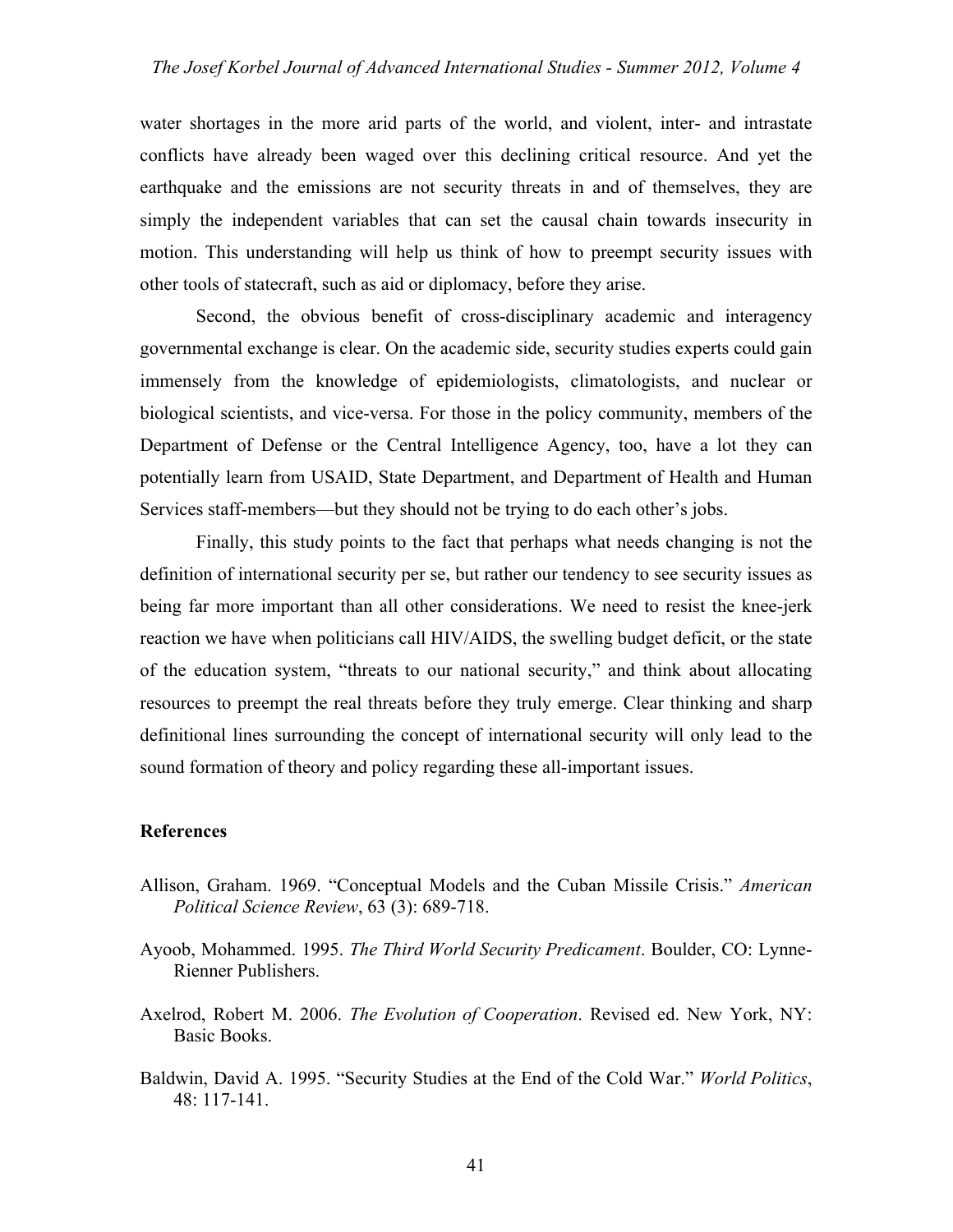*The Josef Korbel Journal of Advanced International Studies - Summer 2012, Volume 4*

Baldwin, David A. 1997. "The concept of security." *Review of International Studies* (23): 5-26.

- Barber, Benjamin. 1992. "Jihad vs. McWorld." *The Atlantic.* http://www.theatlantic.com/magazine/archive/1992/03/jihad-vs-mcworld/3882/ (accessed 14 April 2012).
- Barber, Benjamin. 2008. "Shrunken Sovereignty: Consumerism, Globalization, and American Emptiness." *World Affairs* (Spring): 74-81.
- Barbieri, Katherine. 1996. "Economic Interdependence: A Path to Peace or a Source of Interstate Conflict?" *Journal of Peace Research*, 33 (1): 29-49.
- Barbieri, Katherine, and Gerald Schneider. 1999. "Globalization and Peace: Assessing New Directions in the Study of Trade and Conflict." *Journal of Peace Research*, 36 (4) (July 1999): 387-404.
- Bolen, Avis. 2003. "The Rise and Fall of Arms Control." *Survival* (Autumn): 7-34..
- Bremmer, Ian. 2009. "State Capitalism Comes of Age: The End of the Free Market?" *Foreign Affairs*, 88 (3): 40-55.
- Brooks, Stephen. 1999. "The Globalization of Production and the Changing Benefits of Conquest." *The Journal of Conflict Resolution*, 43 (5): 646-670.
- Brooks, Stephen G., and William C. Wohlforth. 2008. *World Out of Balance: International Relations and the Challenge of American Primacy*. Princeton, NJ: Princeton University Press.
- Brown, Garrett Wallace. 2008. "Globalization is What We Make of It: Contemporary Globalization Theory and the Future Construction of Global Interconnection." *Political Studies Review*, 6 (1): pp. 42-53.
- Buzan, Barry. 1984. "Peace, Power, and Security: Contending Concepts in the Study of International Relations." *Journal of Peace Research*, 21 (2): 109-125.
- Buzan, Barry. 1991. *People, States and Fear: An Agenda for International Security Studies in the Post Cold-War Era.* 2<sup>nd</sup> ed. Boulder, CO: Lynne-Rienner Publishers.
- Byman, Daniel. 2008. *The Five Front War: The Better Way to Fight Global Jihad*. Hoboken, NJ: John Wiley & Sons, Inc.
- Call, Charles T., and Elizabeth M. Cousens. 2008. "Ending Wars and Building Peace: International Responses to War-Torn Societies." *International Studies Perspective*, 9 (1): 1-21.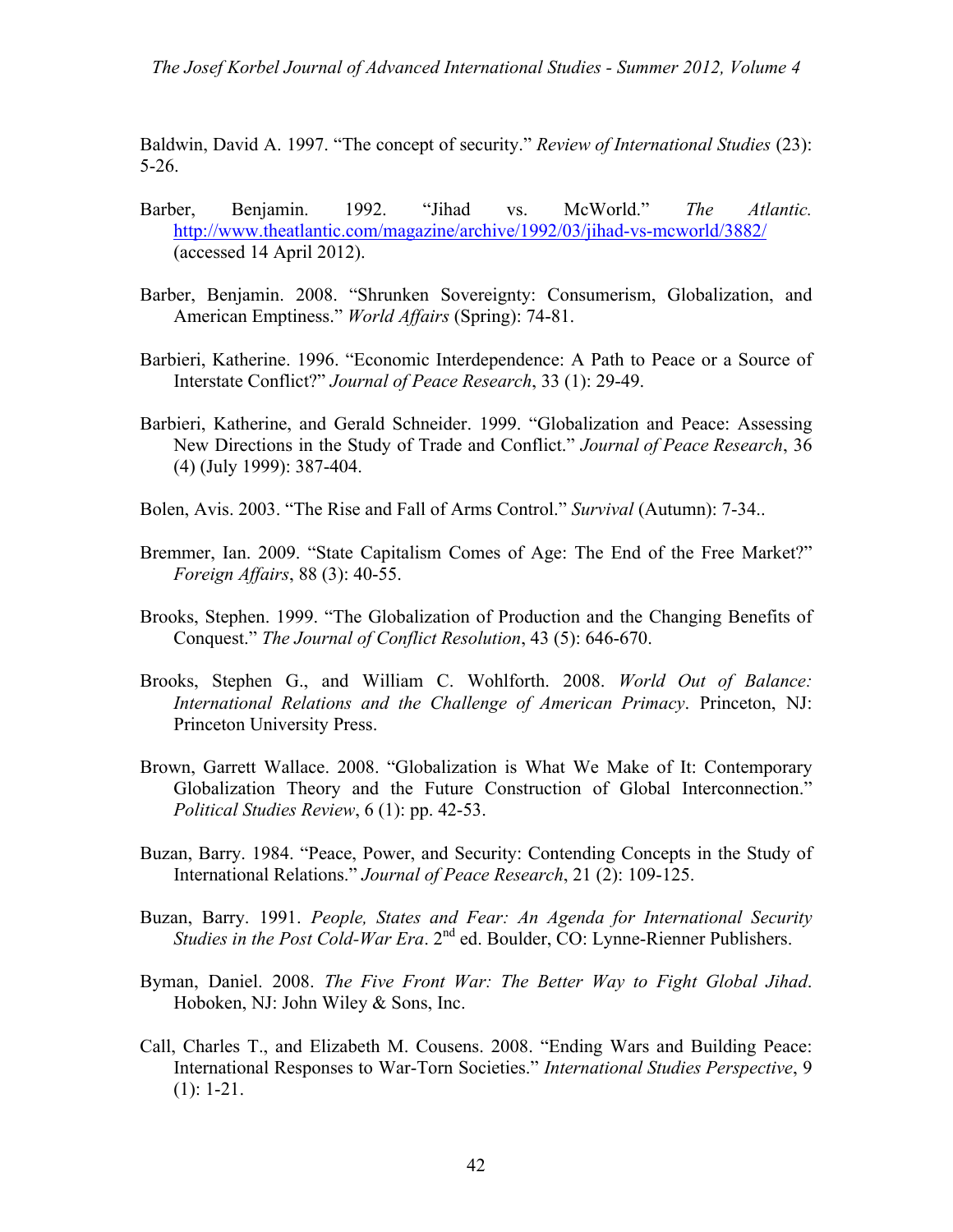- Caldwell, Dan, and Robert E. Williams Jr. 2006. *Seeking Security in an Insecure World*. Lanham, MD: Rowman and Littlefield.
- *The CIA World Factbook*. 2012. https://www.cia.gov/library/publications/the-worldfactbook/ (accessed 19 June 2012).
- Cronin, Audrey Kurth. 2006. "How al-Qaida Ends: The Decline and Demise of Terrorist Groups." *International Security*, 31 (1): 7-48.
- Daniel, Donald C.F. 2008. "Whither Peace Operations?" *U.S. Institute of Peace Special Report* (215): 2-10.
- Diamond, Larry. 2007. *The Spirit of Democracy: The Struggle to Build Free Societies Throughout the World*. New York, NY: Holt.
- Deibert, Ronald J., and Rafal Rohozinski. 2010. "Risking Security: Policies and Paradoxes of Cyberspace Security." *International Political Sociology*, 4 (1): 15-32.
- Doyle, Michael W., and Nicholas Sambanis. 2000. "International Peacebuilding: A Theoretical and Quantitative Analysis." *American Political Science Review*, 94 (4): 779-801.
- Fearon, James, and David Laitin. 2003. "Ethnicity, Insurgency, and Civil War." *American Political Science Review*, 97 (1): 75-90.
- Fukyama, Francis. 1989. "The End of History?" *The National Interest.*
- Gasiorowski, Mark J. 1986. "Economic Interdependence and International Conflict: Some Cross-National Evidence." *International Studies Quarterly*, 30 (1): 23-38.
- Gilpin, Robert. 1981. *War and Change in World Politics*. Cambridge, UK: Cambridge University Press.
- Goldstone, Jack A. 2010. "The New Population Bomb: Four Megatrends that will Change the World." *Foreign Affairs*, 89 (1): 31-43.
- Haas, Mark L. 2007. "A Geriatric Peace?: The Future of U.S. Power in a World of Aging Populations." *International Security*, 32 (1): 112-147.
- Haass, Richard N. 2008. "The Age of Nonpolarity: What Will Follow U.S. Dominance." *Foreign Affairs*, 87 (3): 44-56.
- Harbom, Lotta, and Peter Wallensteen. 2009. "Armed Conflicts, 1946-2008." *Journal of Peace Research*, 46 (1): 501-509.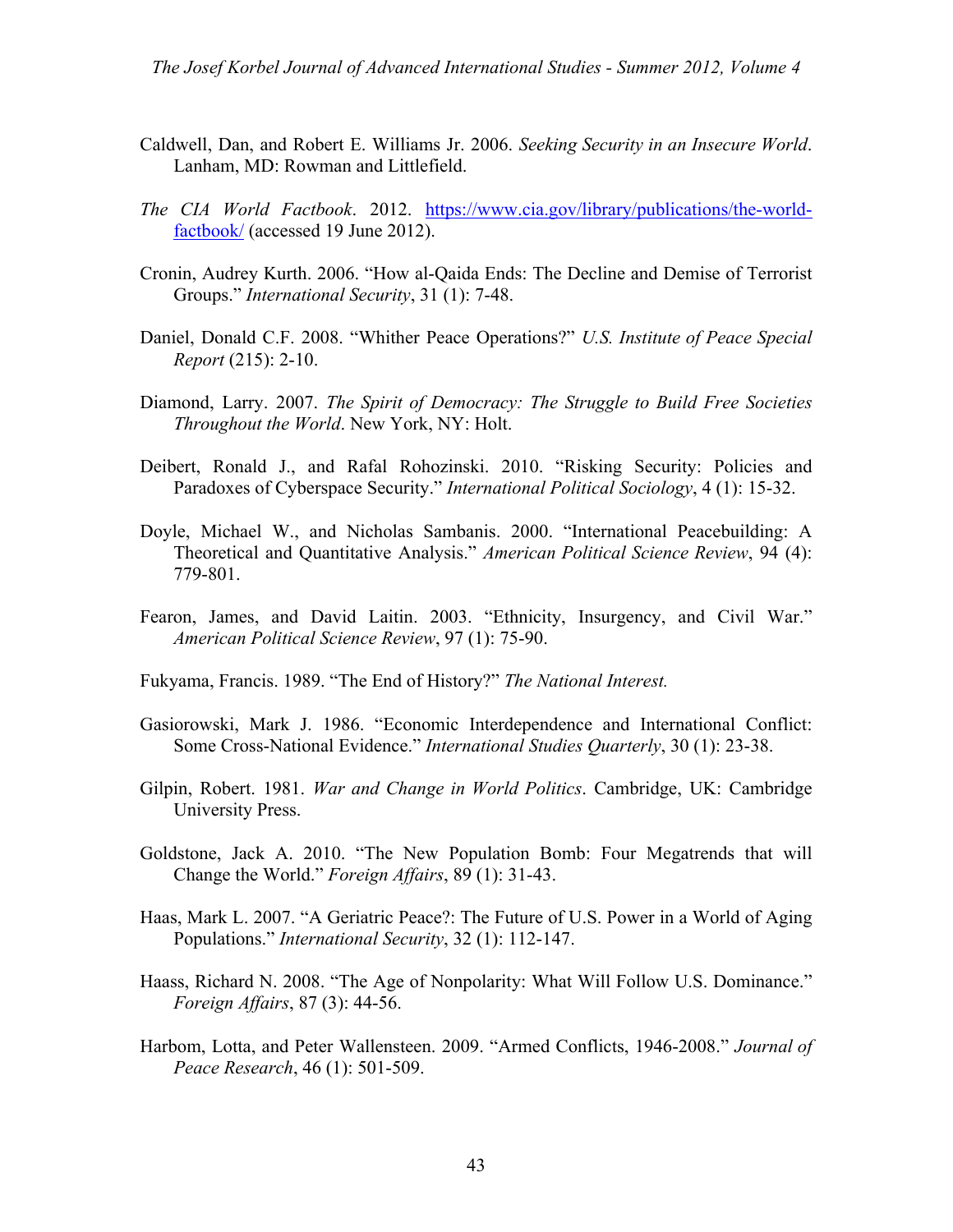- Holsti, Kalevi J. 1991. *Peace and War: Armed Conflicts and International Order, 1648- 1989.* Cambridge, UK: Cambridge University Press.
- Huntington, Samuel P. 1991. *The Third Wave: Democratization in the Late Twentieth Century*. Norman, OK: Oklahoma University Press.
- Huntington, Samuel P. 1993. "The Clash of Civilizations?" *Foreign Affairs*, 72 (3): 22-49.
- Ikenberry, G. John. 2009. "Liberal Internationalism 3.0: America and the Dilemmas of Liberal World Order." *Perspectives on Politics*, 7 (1): 71-87.
- Inglehart, Ronald. 2000. "Culture and Democracy" in Samuel P. Huntington and Lawrence E. Harrison, eds., *Culture Matters: How Values Shape Human Progress.* New York, NY: Basic Books.
- Jervis, Robert. 1989. *The Meaning of the Nuclear Revolution: Statecraft and the Prospect of Armageddon*. Ithaca, NY: Cornell University Press.
- Jervis, Robert. 2009. Unipolarity: A Structural Perspective." *World Politics*, 61 (1): 188- 213.
- Joffe, Josef, and James W. Davis. 2011. "Less Than Zero: Bursting the New Disarmament Bubble." *Foreign Affairs*, 90 (1): 7-13.
- Kagan, Robert. 2007. *The Return of History and the End of Dreams*. New York, NY: Alfred A. Knopf.
- Kahl, Colin. 2006. *States, Scarcity, and Strife in the Developing World*. Princeton, NJ: Princeton University Press.
- Kaldor, Mary. 2003. "The Idea of Global Civil Society." *International Affairs*, 79, (3): 583-593
- Kegley Jr., Charles W., and Shannon L. Blanton. 2012. *World Politics: Trend and Transformation*. Boston, MA: Wadsworth.
- Keohane, Robert O. 2005. *After Hegemony: Cooperation and Discord in the World Political Economy*. Princeton, NJ: Princeton University Press.
- Koblentz, Gregory D. 2010. "Biosecurity Reconsidered: Calibrating Biological Threats and Responses." *International Security*, 34 (4): 96-132.
- KOF. 2010. "KOF Index of Globalization, 2010, Press Release." http://globalization.kof.ethz.ch/static/pdf/press\_release\_2010\_en.pdf (accessed 01 April 2011),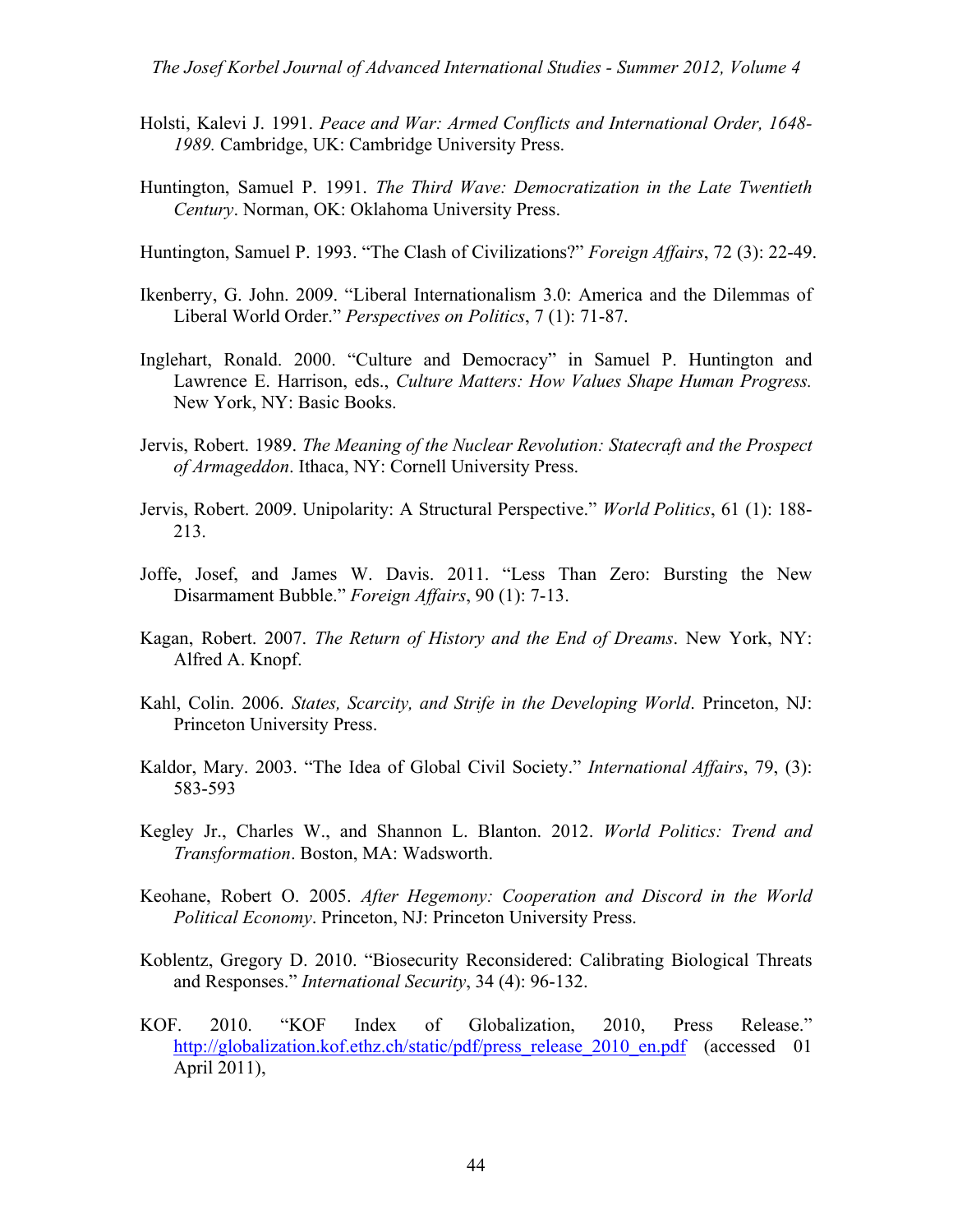- Koo, Min Gyo. 2009. "The Senkaku/Diaoyu Dispute and Sino-Japanese Political-Economic Relations: Cold Politics and Hot Economics?" *The Pacific Review*, 22 (2): 205-232.
- Lake, David. 2011. "Why the 'isms' are Evil: Theory, Epistemology, and Academic Sects as Impediments to Understanding Progress." *International Studies Quarterly*, 55 (2): 465-480.
- Levy, Marc A. 1999. "Is the Environment a National Security Issue?" *International Security*, 20 (2): 35-62.
- Lieber, Keir, and Darryl Press. 2006. "The End of MAD? The Nuclear Dimension of U.S. Primacy." *International Security*, 30 (4): 7-44.
- Lieber, Keir, and Darryl Press. 2009. "The Nukes we Need: Preserving the American Deterrent." *Foreign Affairs*, 88 (6): 39-51.
- Lieber, Robert J., and Ruth E. Weisberg. 2002. "Globalization, Culture, and Identities in Crisis." *International Journal of Politics, Culture, and Society*, 16 (2): 273-296.
- Litwak, Robert S. 2007. *Regime Change: U.S. Strategy Through the Prism of 9/11*. Washington, DC: Woodrow Wilson Center Press.
- Mathews, Jessica T. 1997. "Power Shift." *Foreign Affairs*, 76 (1): 50-66.
- Mathews, Jessica Tuchman. 1989. "Redefining Security." *Foreign Affairs*, 68, (2): 162- 177.
- McInnes, Colin, and Simon Rushton. 2010. "HIV, AIDS, and security: Where are we Now?" *International Affairs*, 86 (1): 96-132.
- Mearsheimer, John J. 1994/95. "The False Promise of International Institutions." *International Security*, 19 (3): 5-49.
- Naím, Moisés. 2009. "Think Again: Globalization." *Foreign Policy*, pp. 28-32.
- National Intelligence Council. 2008. *Global Trends 2025: A Transformed World*. Washington, DC: US Government Printing Office.
- Nye, Jr., Joseph S. 2011. *The Future of Power*. New York, NY: PublicAffairs.
- Obama, Barack. 2009. "Remarks by President Barack Obama." *Whitehouse.gov* (05 April) http://www.whitehouse.gov (accessed 01 April 2011).

Orwell, George. 2004. *Nineteen Eighty-Four*. London, UK: Penguin Classics.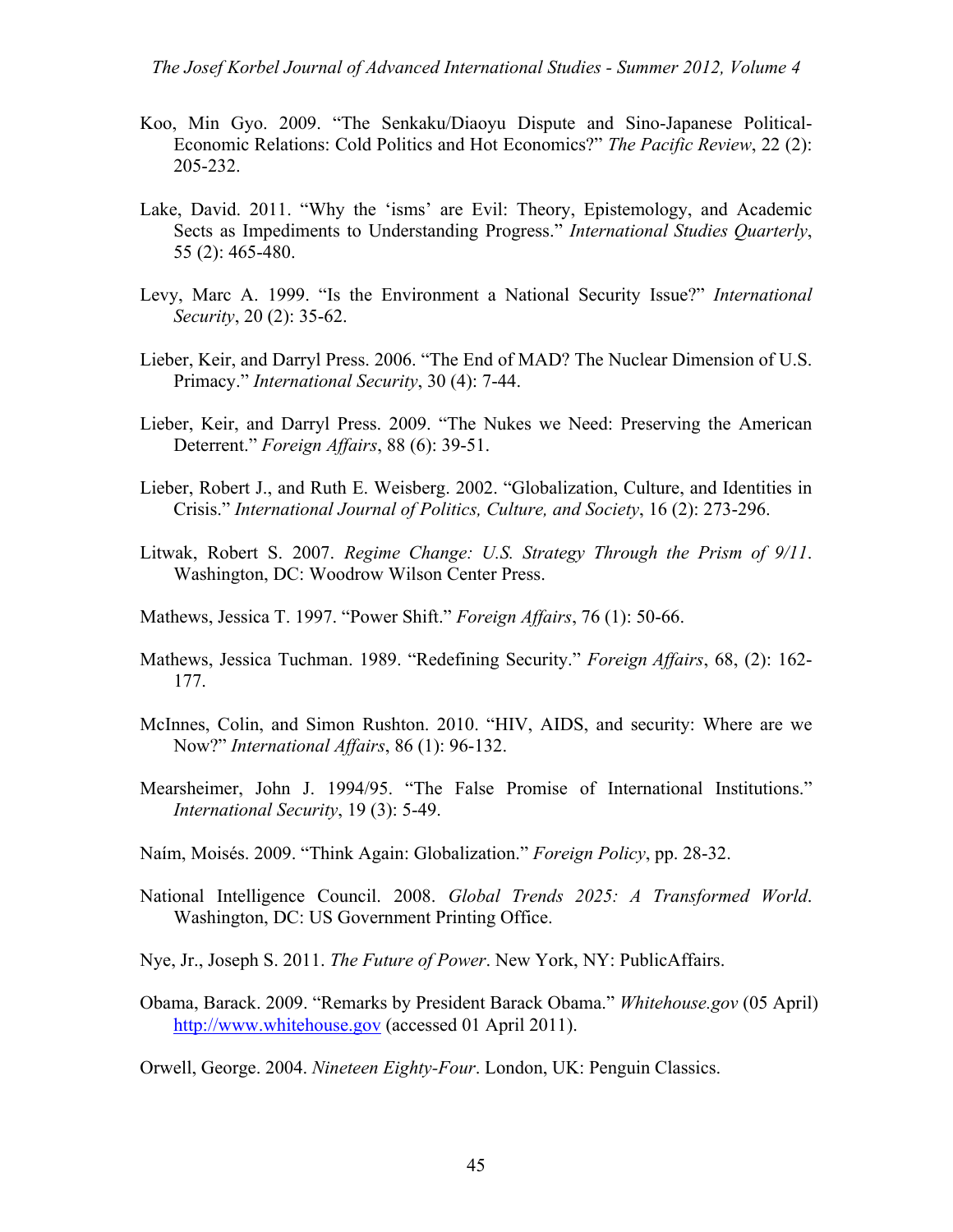- Paris, Roland. 2001. "Human Security: Paradigm Shift or Hot Air?" *International Security*, 26 (2): 87-102.
- Podesta, John, and Peter Ogden. "The Security Implications of Climate Change." *The Washington Quarterly*, 31 (1): 115-138.
- Posen, Barry. 2003. Command of the Commons: The Military Foundation of U.S. Hegemony." *International Security*, 28 (1): 5-46.
- Ripsman, Norrin, and T.V. Paul. 2008. *Globalization and the National Security State*. New York, NY: Oxford University Press.
- Roberts, Adam. 2005. "The 'War on Terror' in Historical Perspective." *Survival* (Summer): 101-130.
- Rowe, David M. 2005. "The Tragedy of Liberalism: How Globalization Caused the First World War." *Security Studies*, 14 (3): 407-447.
- Sarkees, Meredith Reid, and Frank Whelon Wayman. 2010. *Resort to War: A Data Guide to Inter-State, Extra-State, Intra-state, and Non-State Wars, 1816-2007*. Washington, DC: CQ Press.
- Schelling, Thomas. 2008. *Arms and Influence*. New Haven, CT: Yale University Press.
- Tertrais, Bruno. 2010. "The Illogic of Zero." *The Washington Quarterly*, 33 (2): 125-138.
- *UN Human Development Report 1994: New Dimensions of Human Security*. 1995. http://hdr.undp.org/en/media/hdr 1994 en chap2.pdf (accessed 22 March 2011).
- Wæver, Ole. 1995. "Securitization and Desecuritization," in Ronnie D. Lipschutz, ed. *On Security*. New York, NY: Columbia University Press.
- Walt, Stephen. 1991. "The Renaissance of Security Studies." *International Studies Quarterly*, 35 (2): 211-239.
- Walt, Stephen. 2009. "Alliances in a Unipolar World." *World Politics*, 61 (1): 86-120.
- Waltz, Kenneth. 2001. *Man, the State, and War: A Theoretical Analysis*. New York, NY: Columbia University Press.
- Williams, Michael C. 2003. "Words, Images, Enemies: Securitization and International Politics." *International Studies Quarterly*, 47 (4): 511-531.
- Wohlforth, William. 2009. "Unipolarity, Status Competition, and Great Power War." *World Politics*, 61 (1): 28-57.